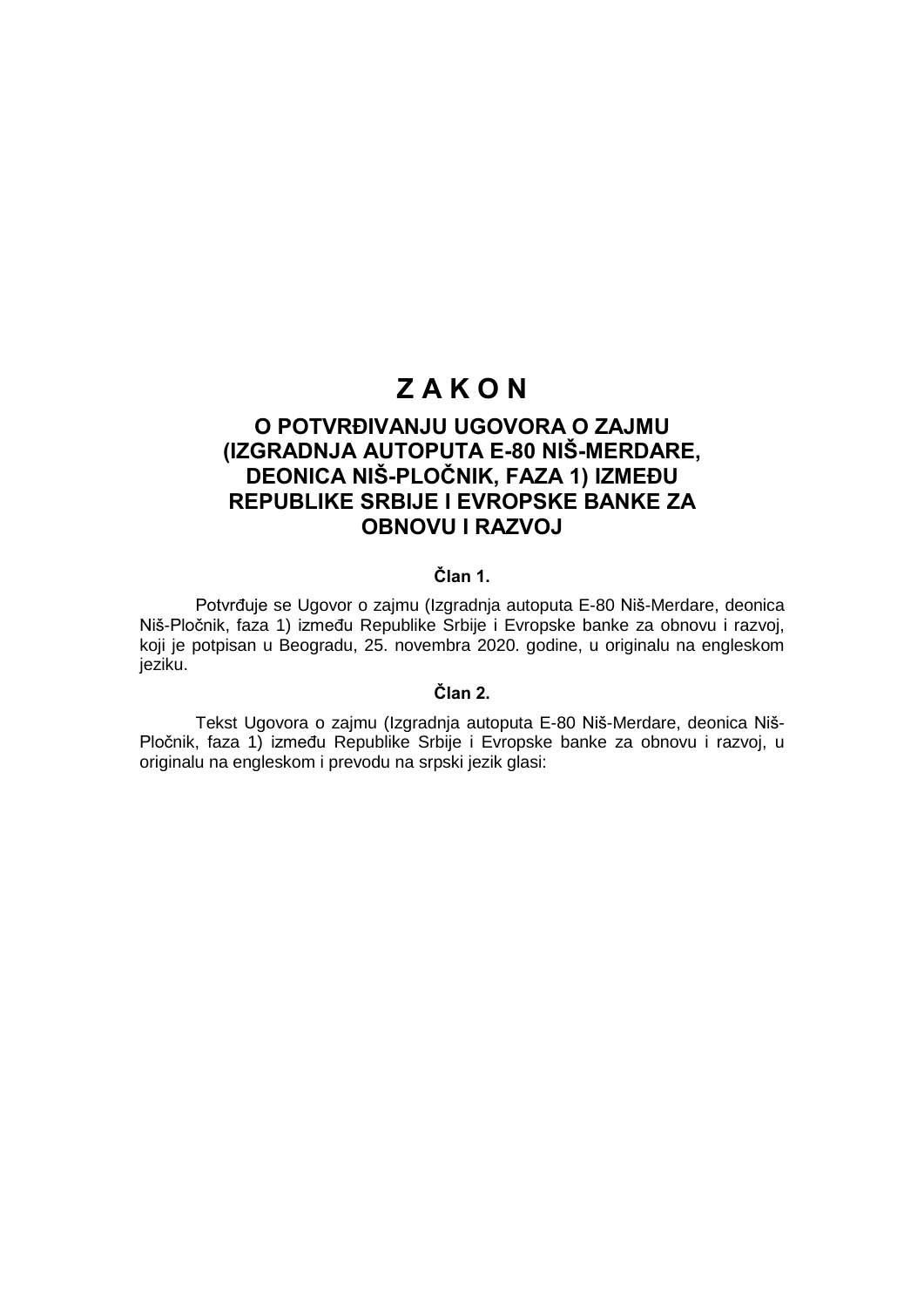(Operation Number 50086)

# **LOAN AGREEMENT**

# **(CONSTRUCTION OF HIGHWAY E-80 NIS – MERDARE, SECTION NIS – PLOCNIK, PHASE 1)**

between

# **REPUBLIC OF SERBIA**

and

# **EUROPEAN BANK FOR RECONSTRUCTION AND DEVELOPMENT**

Dated 25 November 2020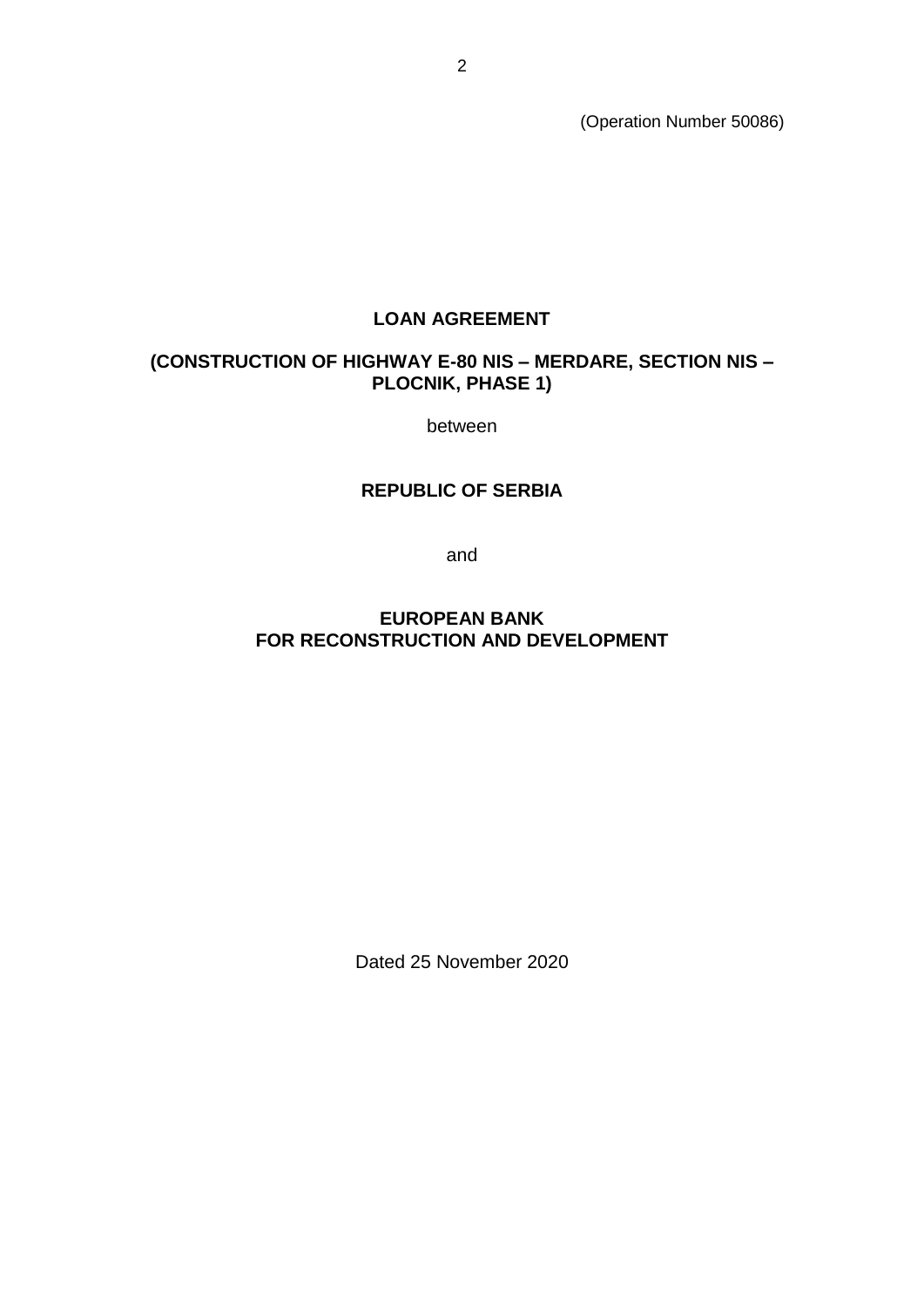# **TABLE OF CONTENTS**

|  | ARTICLE I - STANDARD TERMS AND CONDITIONS; DEFINITIONS5       |  |
|--|---------------------------------------------------------------|--|
|  | Section 1.01. Incorporation of Standard Terms and Conditions5 |  |
|  |                                                               |  |
|  |                                                               |  |
|  |                                                               |  |
|  |                                                               |  |
|  |                                                               |  |
|  |                                                               |  |
|  |                                                               |  |
|  |                                                               |  |
|  |                                                               |  |
|  | ARTICLE IV - SUSPENSION; ACCELERATION; CANCELLATION 8         |  |
|  |                                                               |  |
|  |                                                               |  |
|  |                                                               |  |
|  |                                                               |  |
|  |                                                               |  |
|  |                                                               |  |
|  |                                                               |  |
|  |                                                               |  |
|  |                                                               |  |
|  |                                                               |  |
|  |                                                               |  |
|  |                                                               |  |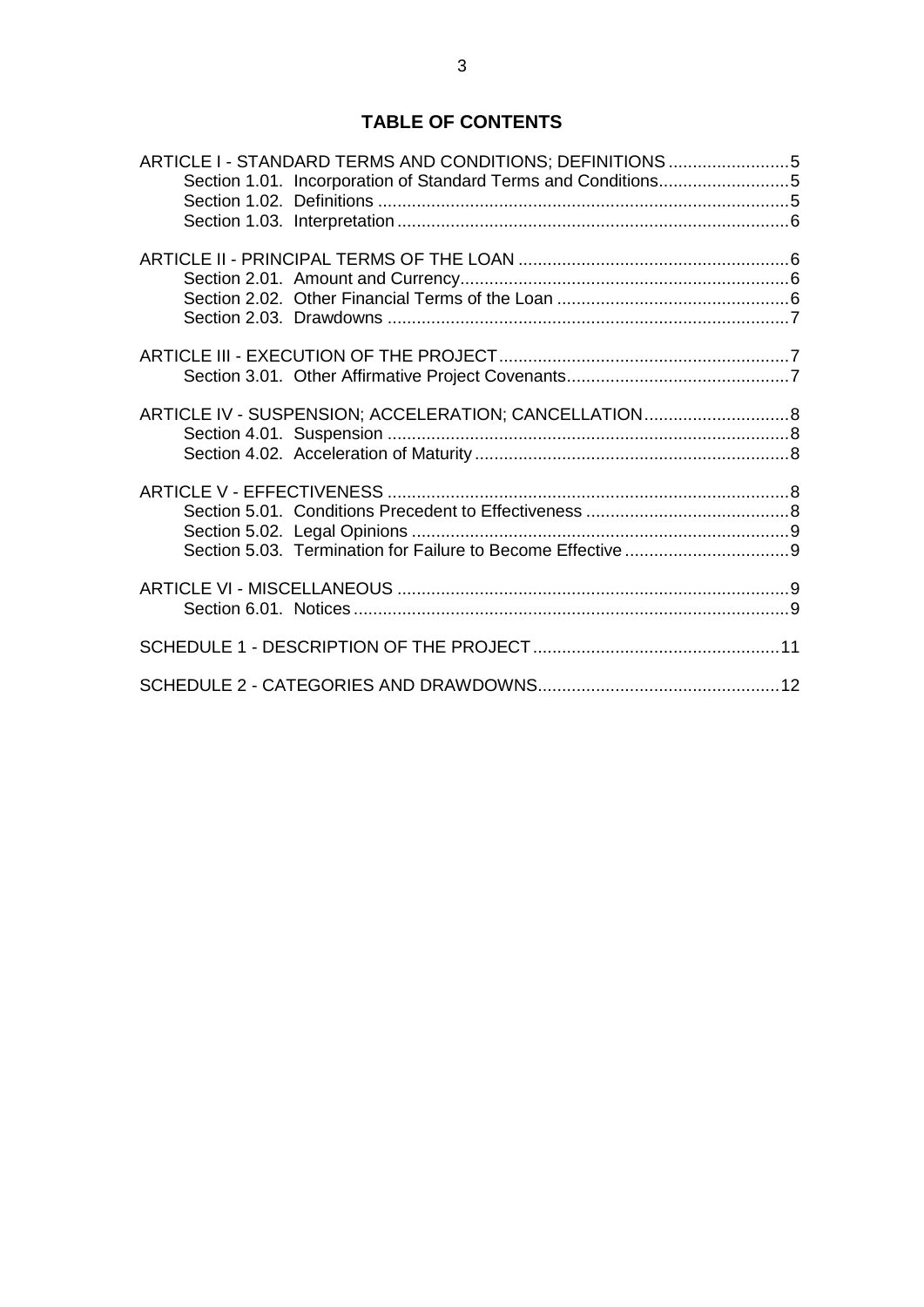### **LOAN AGREEMENT**

**AGREEMENT** dated 25 November 2020 between **REPUBLIC OF SERBIA** represented by Siniša Mali, Minister of Finance of the Republic of Serbia, on behalf of the Government as representative of the Republic of Serbia (the "Borrower") and **EUROPEAN BANK FOR RECONSTRUCTION AND DEVELOPMENT** (the "Bank").

### **PREAMBLE**

**WHEREAS,** the Bank has been established to provide financing for specific projects to foster the transition towards open market-oriented economies and to promote private and entrepreneurial initiative in certain countries committed to and applying the principles of multiparty democracy, pluralism and market economics;

**WHEREAS,** the Borrower is planning to construct a highway section, approximately 39.4 km in length between Nis and Plocnik in the Republic of Serbia which is part of the E-80 Nis-Merdare road, sector Nis – Plocnik (Phase 1) (the "Project");

**WHEREAS,** the Project will be carried out by Koridori Srbije d.o.o., a limited liability company registered under the laws of the Republic of Serbia and owned by the Republic of Serbia (the "Project Entity"), with the participation of the Ministry of Construction, Transport and Infrastructure of the Republic of Serbia (the "Beneficiary");

**WHEREAS,** the Borrower has requested assistance from the Bank in financing the Project;

**WHEREAS,** the Bank has arranged technical cooperation funds on a grant basis for a total amount of EUR 250,000 (two hundred fifty thousand Euros) to assist the Project Entity in development and implementation of procurement practices and providing training opportunities for young people during the Project's construction phase as described in Part 3 of the Project and to hire a lender's monitoring consultant as described in Part 4 of the Project;

**WHEREAS,** the Bank has agreed on the basis of, *inter alia*, the foregoing to make a loan to the Borrower in the amount of EUR 85,000,000 (eighty five million Euros) (the "Loan") for Part 1 of the Project, subject to the terms and conditions set forth or referred to in this Agreement and in the project agreement dated the date hereof between the Republic of Serbia and the Project Entity and the Bank (the "Project Agreement") as defined in the Standard Terms and Conditions;

**WHEREAS,** the Borrower has contracted a loan from the European Investment Bank ("EIB") in the amount of EUR 100 million and a grant from the European Union ("EU") through the Western Balkans Investment Framework ("WBIF") in the amount of EUR 40.60 million (together the "Co-financiers") to assist in financing of Part 1 and Part 2 of the Project.

**NOW, THEREFORE,** the parties hereby agree as follows: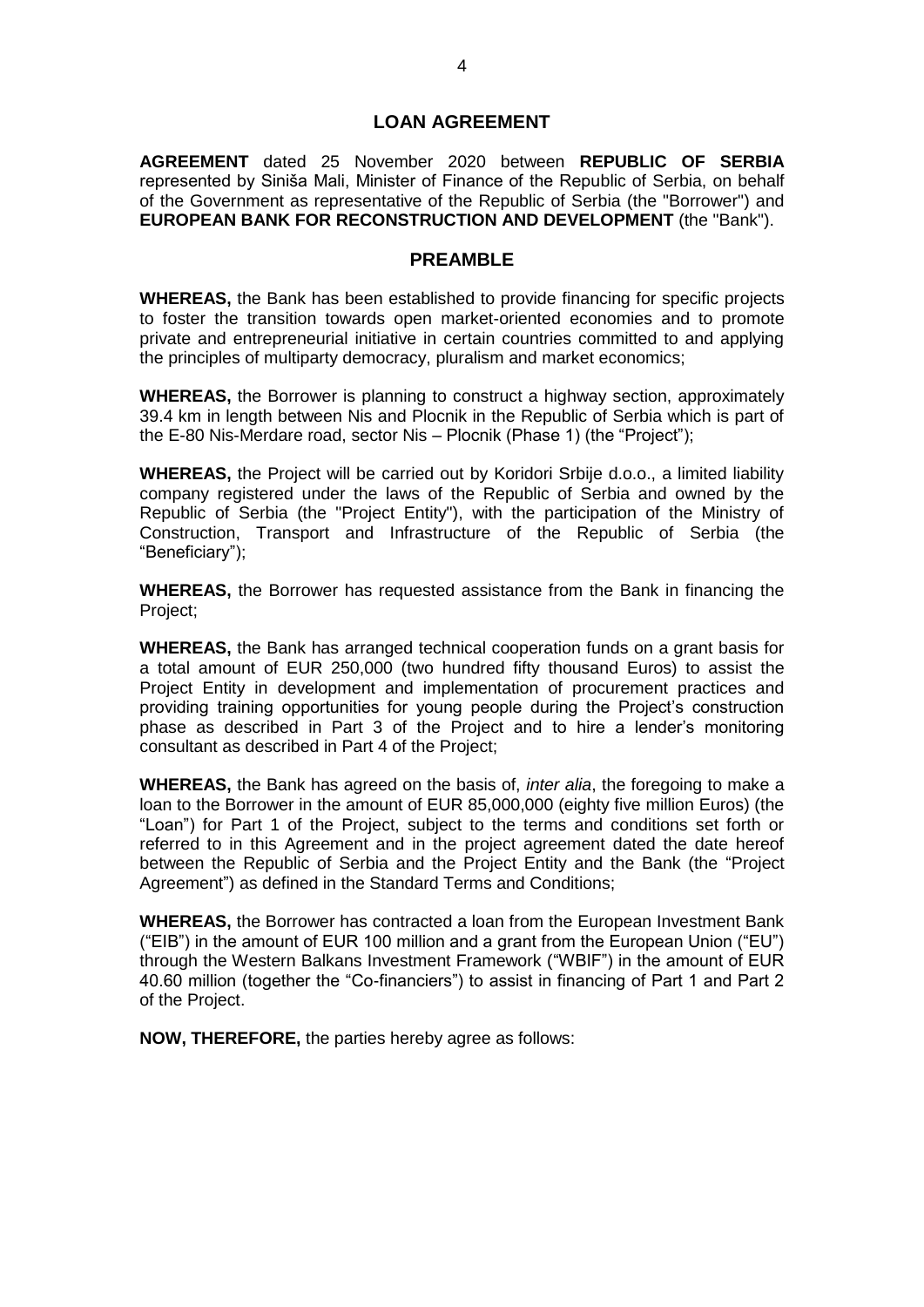## **ARTICLE I - STANDARD TERMS AND CONDITIONS; DEFINITIONS**

### **Section 1.01. Incorporation of Standard Terms and Conditions**

All of the provisions of the Bank's Standard Terms and Conditions dated 1 October 2018 are hereby incorporated into and made applicable to this Agreement with the same force and effect as if they were fully set forth herein, subject, however, to the following modifications (such provisions as so modified are hereinafter called the "Standard Terms and Conditions"):

(a) The Project Agreement is hereby specified as a Project Agreement for the purposes of the Standard Terms and Conditions;

(b) The Project Entity is specified as a Project Entity for the purposes of the Standard Terms and Conditions.

### **Section 1.02. Definitions**

Wherever used in this Agreement (including the Preamble and Schedules), unless stated otherwise or the context otherwise requires, the terms defined in the Preamble have the respective meanings given to them therein, the terms defined in the Standard Terms and Conditions have the respective meanings given to them therein and the following terms have the following meanings:

| "Borrower's Authorised<br>Representative" | means the Minister of Finance of the Borrower or any<br>other person duly authorised by the Borrower's<br>Government as may be notified in writing by the<br>Borrower to the Bank from time to time.                              |
|-------------------------------------------|-----------------------------------------------------------------------------------------------------------------------------------------------------------------------------------------------------------------------------------|
| "Enforcement Policy and<br>Procedures"    | means the Bank's Enforcement Policy and Procedures<br>dated 4 October 2017.                                                                                                                                                       |
| "Environmental and Social<br>Action Plan" | means the Environmental and Social Action Plan which<br>is attached as Schedule 1 to the Project Agreement, as<br>such plan may be amended from time to time with a<br>prior written consent of the Bank.                         |
| "Last Availability Date"                  | means the last availability date specified in Section 2.02<br>(f).                                                                                                                                                                |
| "PIU"                                     | means the Project Implementation Unit referred to in<br>Section 5.01 (c) of this Agreement.                                                                                                                                       |
| "Procurement Plan"                        | means the Procurement Plan prepared for the Project<br>and approved by the Project Entity and the Co-<br>financiers on 3 July 2020, as such plan may be<br>amended from time to time with a prior written consent<br>of the Bank. |
| "PE Roads of Serbia"                      | means Public Enterprise "Roads of Serbia", a company<br>registered under the laws of the Republic of Serbia and<br>100% owned by the Borrower.                                                                                    |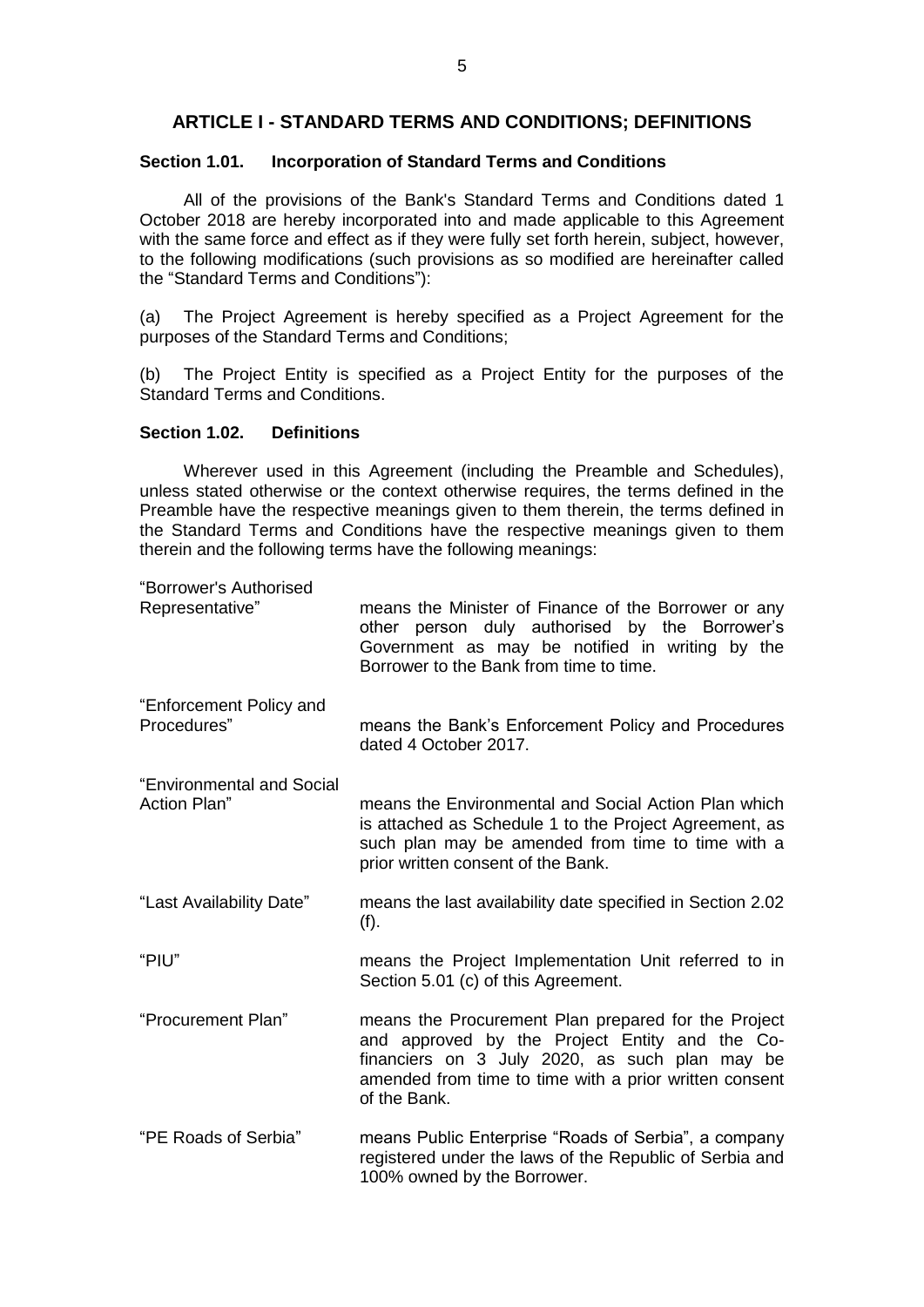- "Service Level Agreement" means an agreement between the Government of the Republic of Serbia and the Roads of Serbia governing the relationship between the parties to such agreement, setting out responsibilities for the Roads of Serbia as the supplier of services and levels of funding from the Government of the Republic of Serbia as the buyer of services. "Subsidiary
- Agreement" means the subsidiary agreement to be entered into between the Borrower and the Project Entity pursuant to Section 3.01(a), as such agreement may be amended from time to time.

### **Section 1.03. Interpretation**

In this Agreement, a reference to a specified Article, Section or Schedule shall, except where stated otherwise in this Agreement, be construed as a reference to that specified Article or Section of, or Schedule to, this Agreement.

# **ARTICLE II - PRINCIPAL TERMS OF THE LOAN**

### **Section 2.01. Amount and Currency**

The Bank agrees to lend to the Borrower, on the terms and conditions set forth or referred to in this Agreement, the amount of EUR 85,000,000 (eighty five million Euros).

### **Section 2.02. Other Financial Terms of the Loan**

- (a) The Minimum Drawdown Amount shall be EUR 250,000.
- (b) The Minimum Prepayment Amount shall be EUR 1,000,000.
- (c) The Minimum Cancellation Amount shall be EUR 1,000,000.
- (d) The Interest Payment Dates shall be 25 April and 25 October of each year.
- (e) (1) The Borrower shall repay the Loan in 22 equal (or as nearly equal as possible) semi-annual instalments on 25 April and 25 October of each year, with the first Loan Repayment Date being 25 October 2024 and the last Loan Repayment Date being 25 April 2035.

(2) Notwithstanding the foregoing, in the event that the Borrower does not draw down the entire Loan amount prior to the first Loan Repayment Date specified in this Section 2.02.(e), then the amount of each drawdown made on or after the first Loan Repayment Date shall be allocated for repayment in equal amounts to the several Loan Repayment Dates which fall after the date of such drawdown (with the Bank adjusting the amounts so allocated as necessary so as to achieve whole numbers in each case). The Bank shall, from time to time, notify the Borrower of such allocations.

(f) The Last Availability Date shall be 31 December 2026, or such later date that the Bank may in its discretion establish and notify to the Borrower.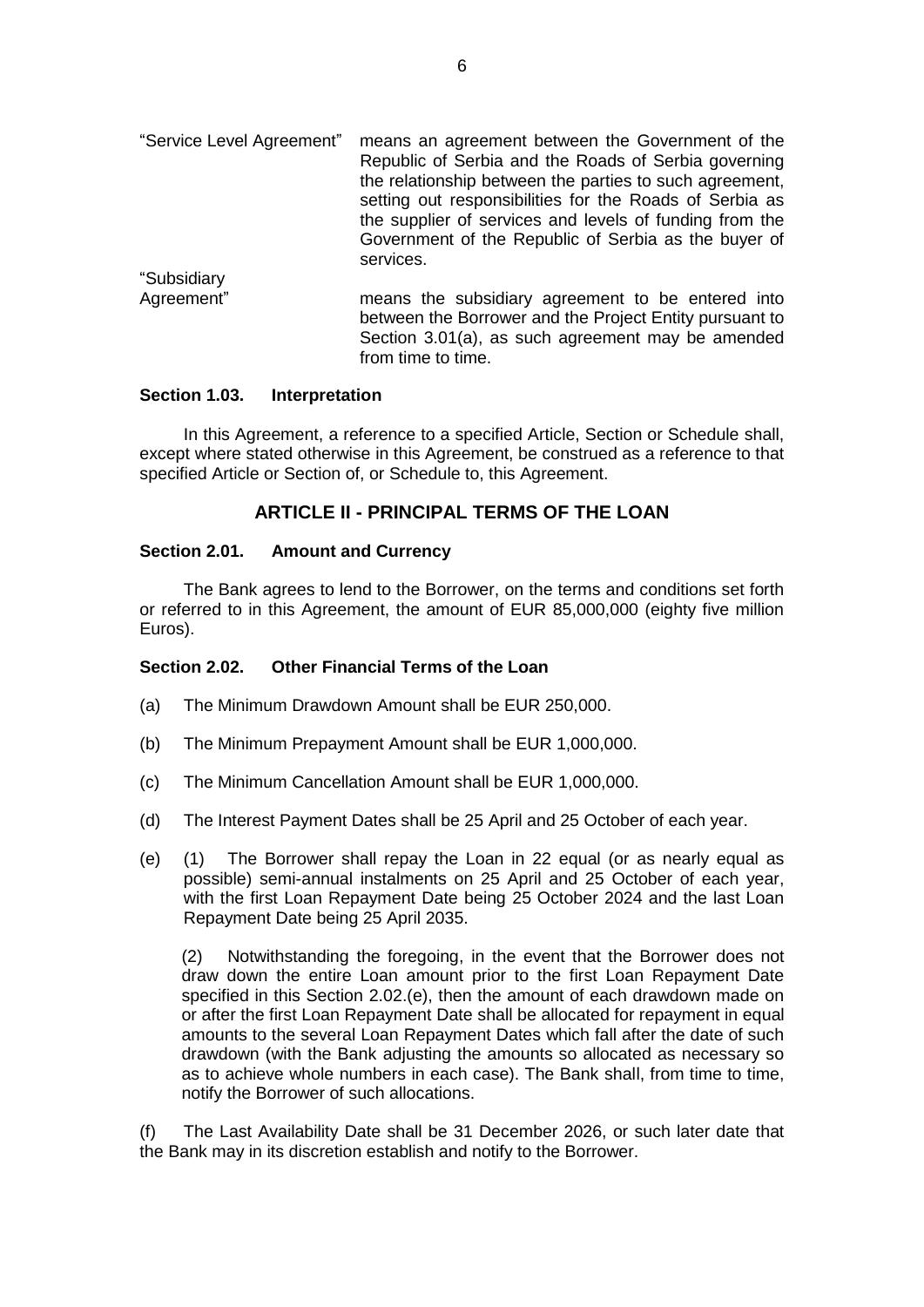(g) The rate of the Commitment Charge shall be 0.5% per annum.

(h) The Loan is subject to a Variable Interest Rate. Notwithstanding the foregoing, the Borrower may, as an alternative to paying interest at a Variable Interest Rate on all or any portion of the Loan then outstanding, elect to pay interest at a Fixed Interest Rate on such portion of the Loan in accordance with Section 3.04(c) of the Standard Terms and Conditions.

### **Section 2.03. Drawdowns**

The Available Amount may be drawn down from time to time in accordance with the provisions of Schedule 2 to finance (1) expenditures made (or, if the Bank so agrees, to be made) in respect of the reasonable cost of goods, works and services required for the Project and (2) the Front-end Commission.

# **ARTICLE III - EXECUTION OF THE PROJECT**

### **Section 3.01. Other Affirmative Project Covenants**

In addition to the general undertakings set forth in Articles IV and V of the Standard Terms and Conditions, the Borrower shall, unless the Bank otherwise agrees:

(a) Make available to the Project Entity, pursuant to the Subsidiary Agreement, the proceeds of the Loan on terms and conditions acceptable to the Bank;

(b) Exercise its rights under the Subsidiary Agreement in such manner as to protect the interests of the Borrower and the Bank, to comply with the provisions of this Agreement and to accomplish the purposes for which the Loan is made;

(c) Not, except as the Bank otherwise agrees, assign, amend, abrogate or waive any provision of the Subsidiary Agreement;

(d) Cause, including through the Beneficiary, the Project Entity to perform all of its obligations under the Project Agreement;

(e) Provide or cause to be provided, including through the Beneficiary, when requested, all governmental licences, approvals or consents required for the financing and carrying out of the Project by the Project Entity and for carrying on of the Project Entity's business;

(f) Take, or cause to be taken, all additional actions necessary to provide adequate funds for the completion of the Project, including the governmental contributions, if required;

(g) Procure, including through the Beneficiary, that the Project Entity shall, at all times, comply with the Procurement Plan and the requirements of the Procedural Framework between the EBRD and the EIB in respect to the Mutual Reliance for Procurement in joint co-financed public sector operations outside the European Union as agreed in the Project Implementation Agreement between the EBRD and EIB dated 22 July 2020;

(h) Procure that not later than 31 December of the year of the first anniversary of the Effective Date, the Project Entity will provide the Bank with a medium term business plan, in form and substance satisfactory to the Bank, which plan shall be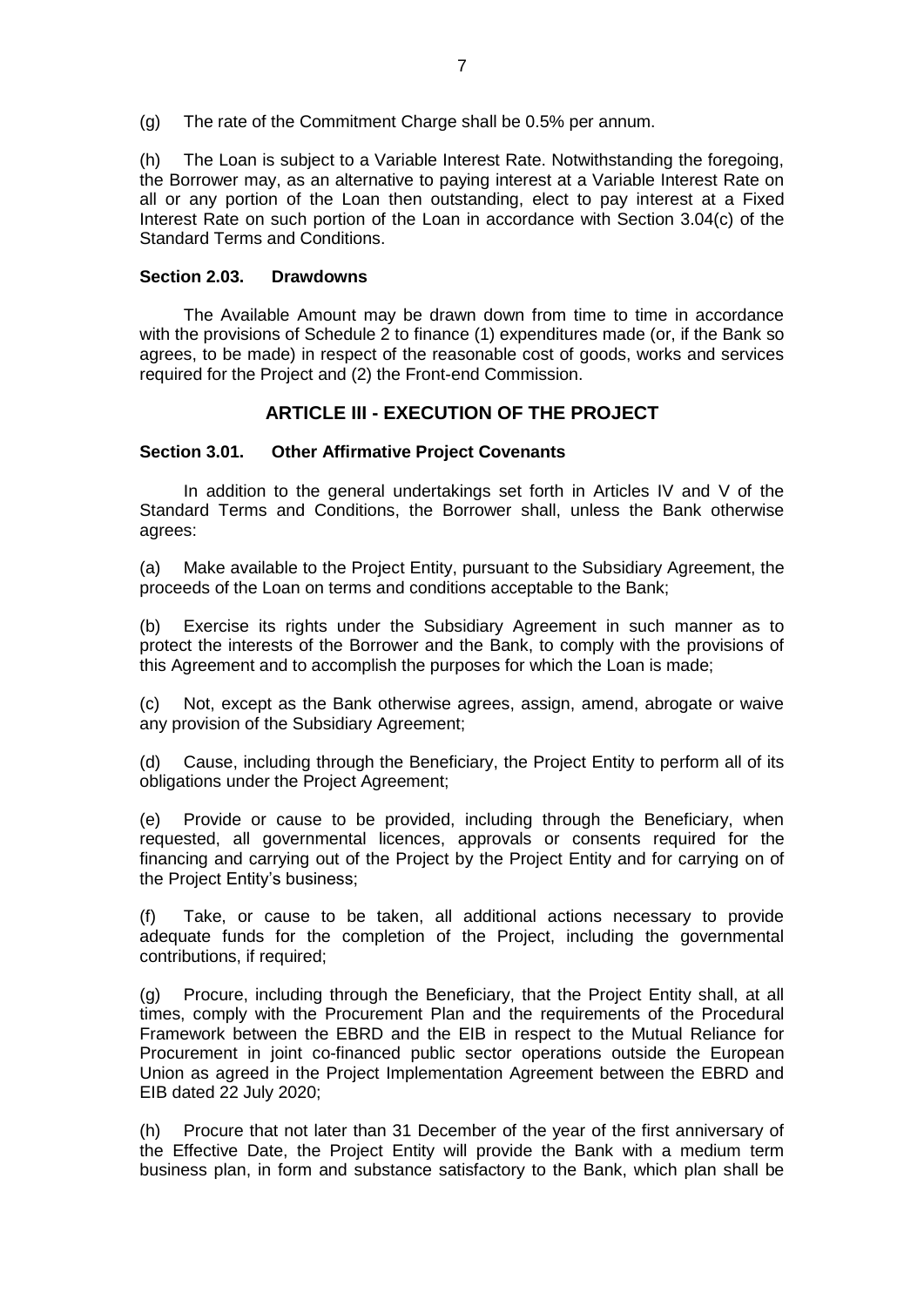then updated and approved by the Project Entity on an annual basis by 31 December of each subsequent year;

(i) Exempt from VAT and customs duties all goods, works and services (including consultancy services), procured by the Project Entity for the Project and financed from the proceeds of the Loan or any technical cooperation funds made available by the Bank, or provide for their reimbursement;

(j) By 31 March 2021, adopt the Service Level Agreement ("SLA") between the Government of the Republic of Serbia and the PE Roads of Serbia.

# **ARTICLE IV - SUSPENSION; ACCELERATION; CANCELLATION**

### **Section 4.01. Suspension**

The following are specified for purposes of Section 7.01(a)(xvii) of the Standard Terms and Conditions:

(a) The legislative and regulatory framework applicable to the construction sector in the territory of the Borrower shall have been amended, suspended, abrogated, repealed or waived in a manner that would have a material adverse effect on the Project or the ability of the Borrower or the Project Entity to perform their obligations under this Agreement and/or the Project Agreement;

(b) The Statute shall have been amended, suspended, abrogated, repealed or waived in a manner that would have a material adverse effect on the Project or the ability of the Project Entity to perform its obligations under this Agreement and/or the Project Agreement;

(c) Control of the Project Entity shall have been transferred to a party other than the Borrower; and

(d) The Project Entity shall have failed to perform any of its obligations under the Project Agreement.

### **Section 4.02. Acceleration of Maturity**

The following are specified for purposes of Section 7.06(f) of the Standard Terms and Conditions: any of the events specified under Section 4.01 shall have occurred and continued without remedy for thirty (30) days after the notice thereof has been given by the Bank to the Borrower.

## **ARTICLE V - EFFECTIVENESS**

### **Section 5.01. Conditions Precedent to Effectiveness**

The following are specified for the purposes of Section 9.02(c) of the Standard Terms and Conditions as additional conditions to the effectiveness of this Agreement and the Project Agreement:

(a) The Subsidiary Agreement, in form and substance satisfactory to the Bank, has been executed and delivered and all conditions precedent to its effectiveness or to the right of the Project Entity to make the drawings thereunder, except only the effectiveness of this Agreement, have been fulfilled;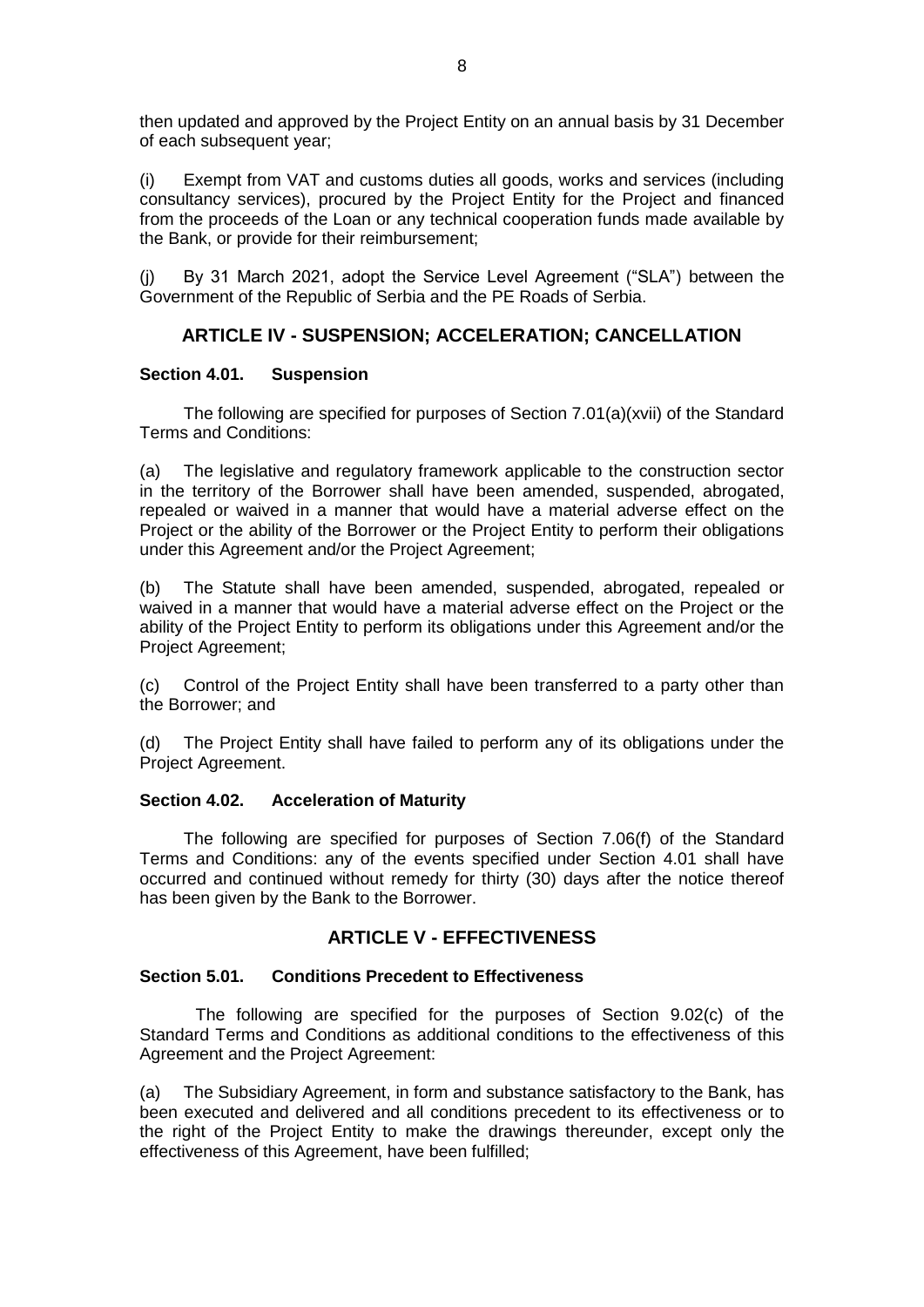(b) Ratification of this Agreement by the Parliament of the Republic of Serbia and publication of such ratification in the Official Gazette of the Republic of Serbia; and

(c) The PIU has been established by the Project Entity, in form and substance satisfactory to the Bank, including, without limitation, with adequate resources and suitably qualified personnel.

### **Section 5.02. Legal Opinions**

(a) For purposes of Section 9.03(a) of the Standard Terms and Conditions, the opinion shall be given on behalf of the Borrower by the Ministry of Justice and, in relation to the Subsidiary Agreement, shall be procured by the Ministry of Finance of the Borrower from the Public Attorney Office with the following to be specified as additional matters to be included in the opinion to be furnished to the Bank:

(1) the Subsidiary Agreement has been duly authorised by, and delivered on behalf of, the Borrower and constitute a valid and legally binding obligation of the Borrower, enforceable in accordance with its terms.

(b) For purposes of Section 9.03(c) of the Standard Terms and Conditions, the opinion shall be given on behalf of the Project Entity by the head of legal department of the Project Entity and shall confirm that the Project Agreement has been duly authorised by the Project Entity and constitutes valid and legally binding obligations of the Project Entity, enforceable in accordance with its terms the following are specified as additional matters to be included in the opinion to be furnished to the Bank:

(1) the Subsidiary Agreement has been duly authorised by, and delivered on behalf of, the Project Entity and constitute a valid and legally binding obligation of the Project Entity, enforceable in accordance with its terms.

### **Section 5.03. Termination for Failure to Become Effective**

The date 180 days after the date of this Agreement is specified for purposes of Section 9.04 of the Standard Terms and Conditions.

## **ARTICLE VI - MISCELLANEOUS**

### **Section 6.01. Notices**

The following addresses are specified for purposes of Section 10.01 of the Standard Terms and Conditions:

For the Borrower:

Ministry of Finance of the Republic of Serbia Kneza Milosa 20 11000 Belgrade Serbia

Attention: Minister of Finance

Fax: + 381 11 361 8961

E-mail address: kabinet@mfin.gov.rs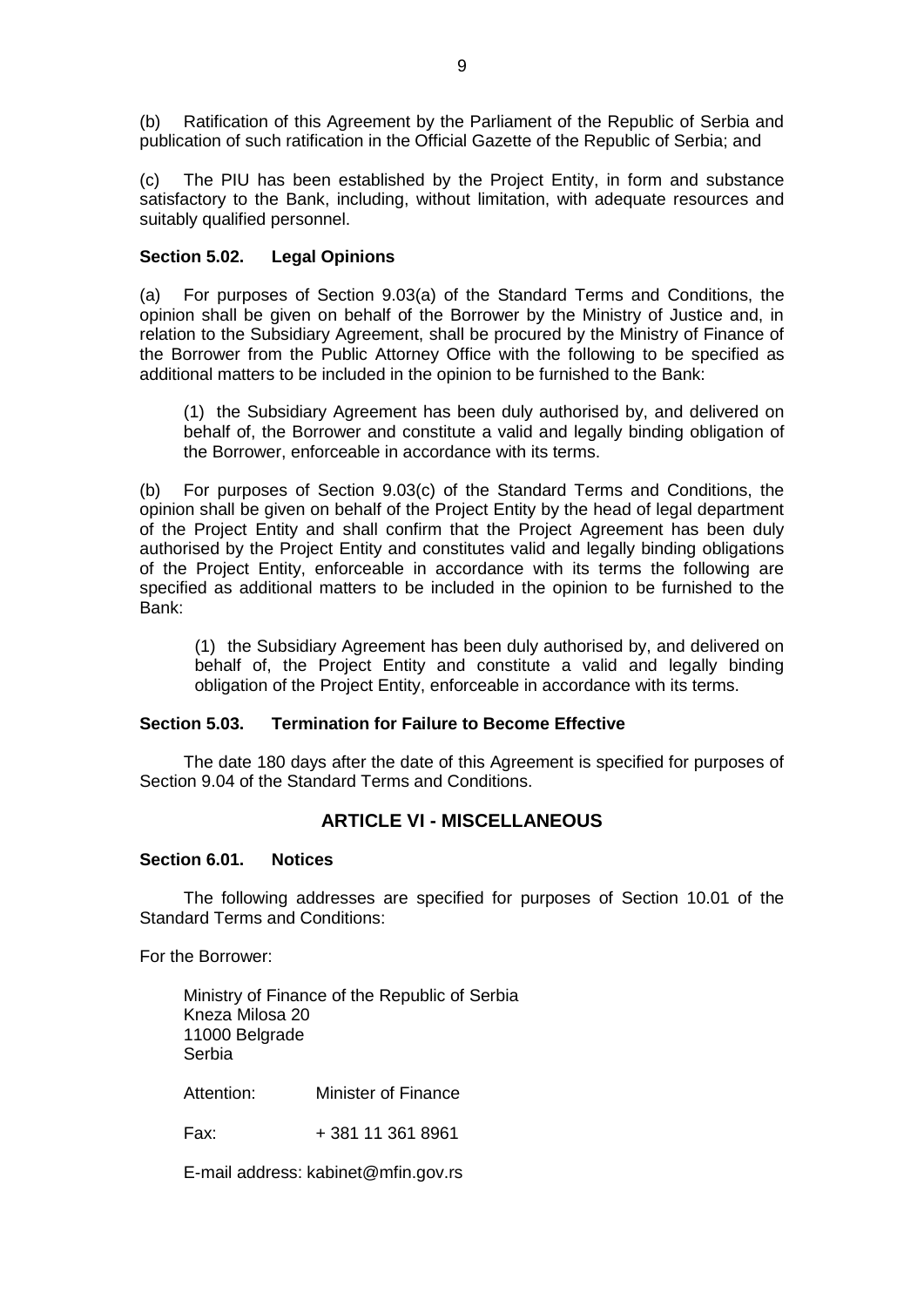For the Bank:

European Bank for Reconstruction and Development One Exchange Square London EC2A 2JN United Kingdom

Attention: Operation Administration Department

Fax: +44-20-7338-6100

E-mail address: OAD@ebrd.com

**IN WITNESS WHEREOF,** the parties hereto, acting through their duly authorised representatives, have caused this Agreement to be signed in six copies in the English language and delivered at Belgrade, the Republic of Serbia as of the day and year first above written.

## **REPUBLIC OF SERBIA**

By: \_\_\_\_\_\_\_\_\_\_\_\_\_\_\_\_\_\_\_\_\_\_\_\_\_\_\_\_\_\_

Name: Siniša Mali Title: Minister of Finance

## **EUROPEAN BANK FOR RECONSTRUCTION AND DEVELOPMENT**

 $\mathsf{B} \mathsf{v}$ :

Name: Zsuzsana Hargitai Title: Director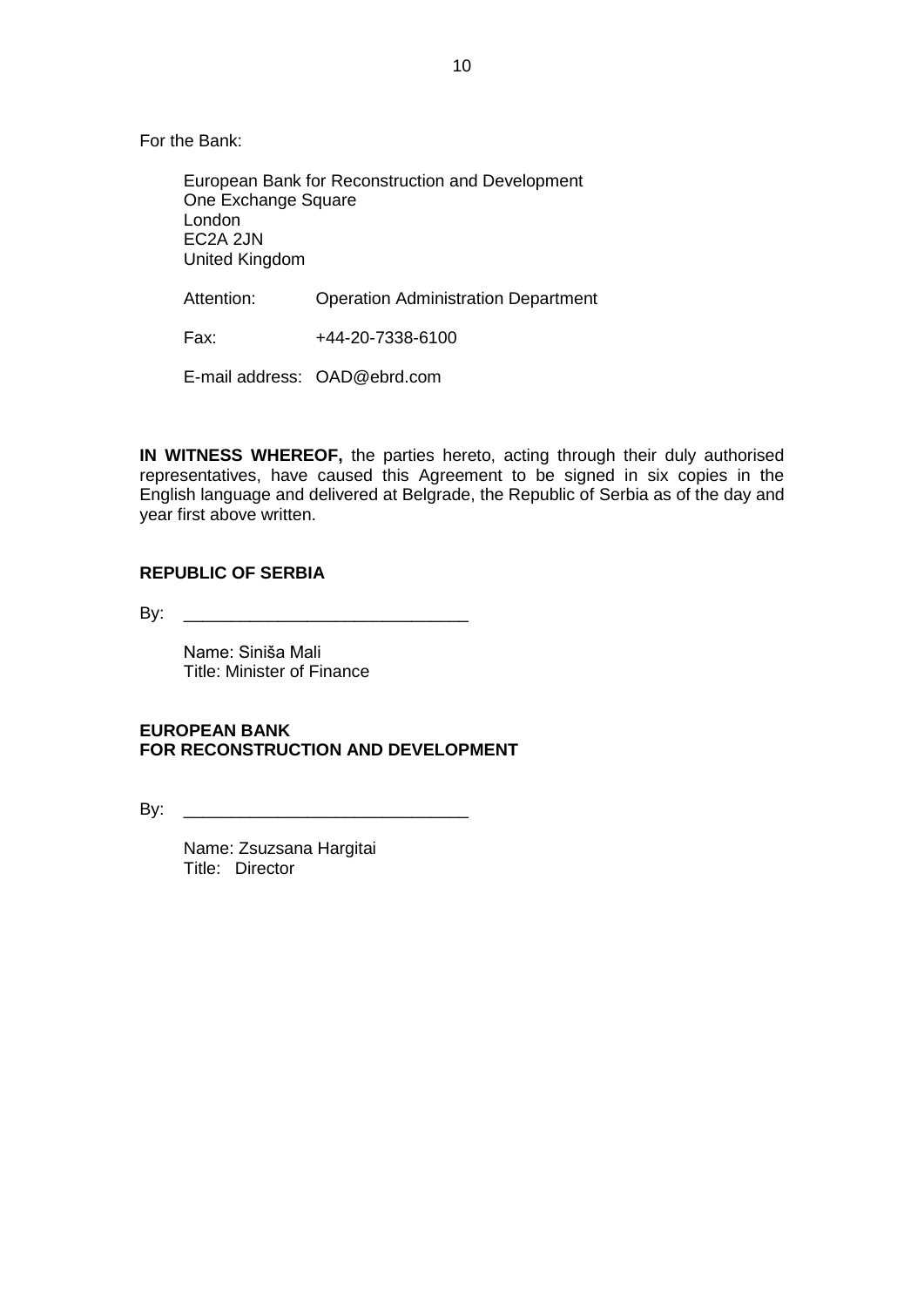## **SCHEDULE 1 - DESCRIPTION OF THE PROJECT**

1. The purpose of the Project is to assist the Borrower in construction of a highway section, approximately 39.4 km in length, to semi-motorway standard, between Nis and Plocnik in the Republic of Serbia which is part of the E-80 Nis-Merdare road.

2. The Project consists of the following Parts, subject to such modifications thereof as the Bank and the Borrower may agree upon from time to time:

Part 1: Construction works relating to the construction of a highway section, approximately 39.4 km in length, to semi-motorway standard, between Nis and Plocnik in the Republic of Serbia;

Part 2: Consultancy services for implementation support and works supervision of Part 1;

Part 3: Consultancy services to assist the Project Entity in development and implementation of procurement practices and providing training opportunities for young people during Part 1 of the Project;

Part 4: A lender's monitoring consultant to assist the Bank in the monitoring of the implementation of the Project including the implementation of the Environmental and Social Action Plan.

3. The Project is expected to be completed by 31 December 2026.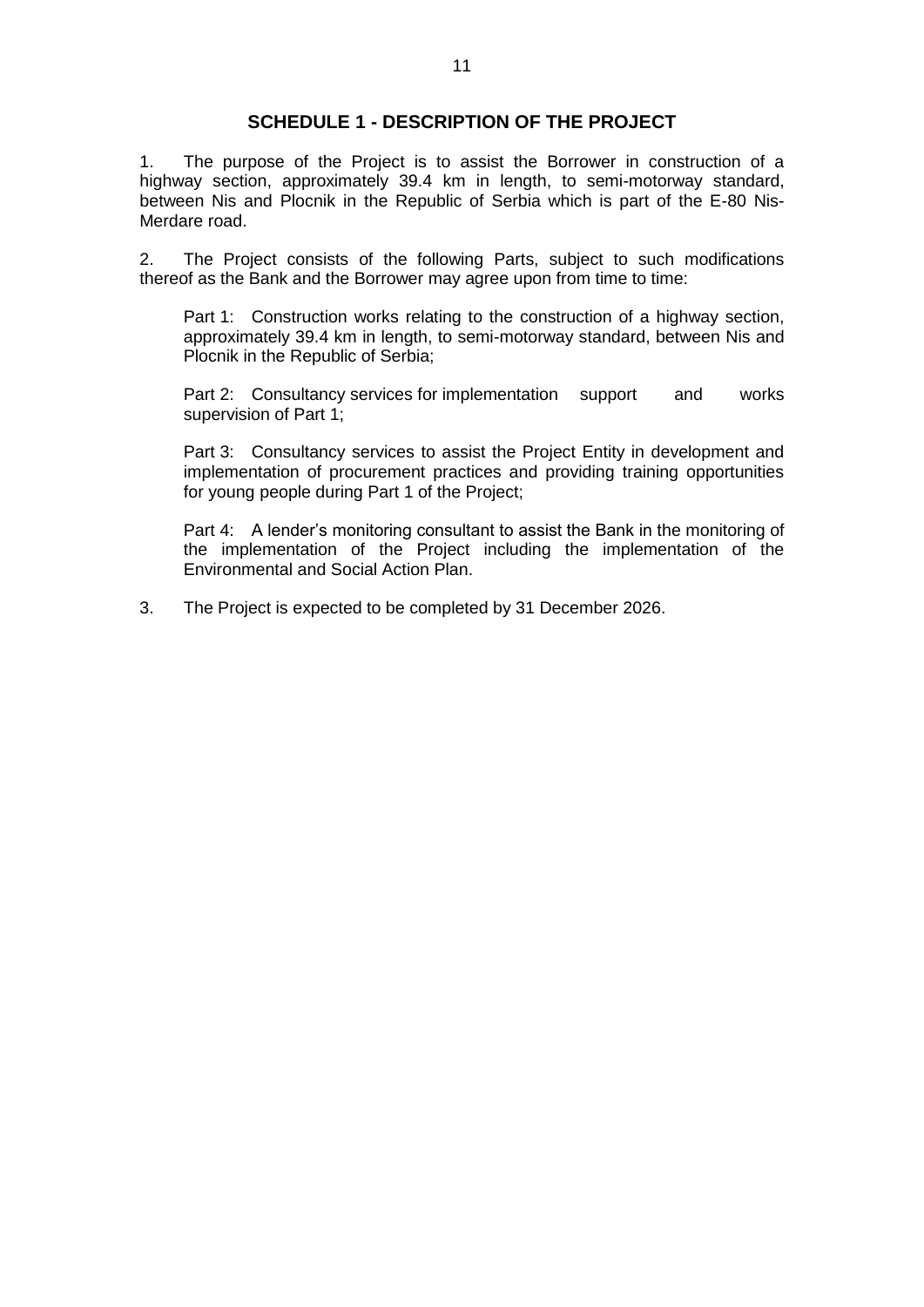# **SCHEDULE 2 - CATEGORIES AND DRAWDOWNS**

1. The table attached to this Schedule sets forth the Categories, the amount of the Loan allocated to each Category and the percentage of expenditures to be financed in each Category.

- 2. Notwithstanding the provisions of paragraph 1 above,
	- (a) no Drawdown shall be made in respect of expenditures incurred prior to the date of the Loan Agreement effectiveness.
	- (b) No Drawdown shall be made prior to the following conditions being satisfied:

(1) qualified consultants to support the PIU during project implementation and engineering supervision shall have been appointed by the Project Entity and are acceptable to the Bank;

(2) the Bank is satisfied with implementation of the Environmental and Social Action Plan and with compliance with the EBRD Environmental and Social Policy relating to the Project preparation activities;

(3) the recommendations of the road safety audit consultant and climate resilience measures have been incorporated into the Project's design;

(4) the Bank shall have received the Resettlement Action Plan for the Project, in forma and substance satisfactory to the Bank;

(5) a requirement shall have been introduced in the tender documents requiring contractors to engage in inclusive procurement practices to offer effective apprenticeships and work based learning to young engineers and students during the construction; and

(6) the rights over the land have been acquired by the Project Entity in the manner satisfactory to the Bank prior to the commencement of construction on any lot.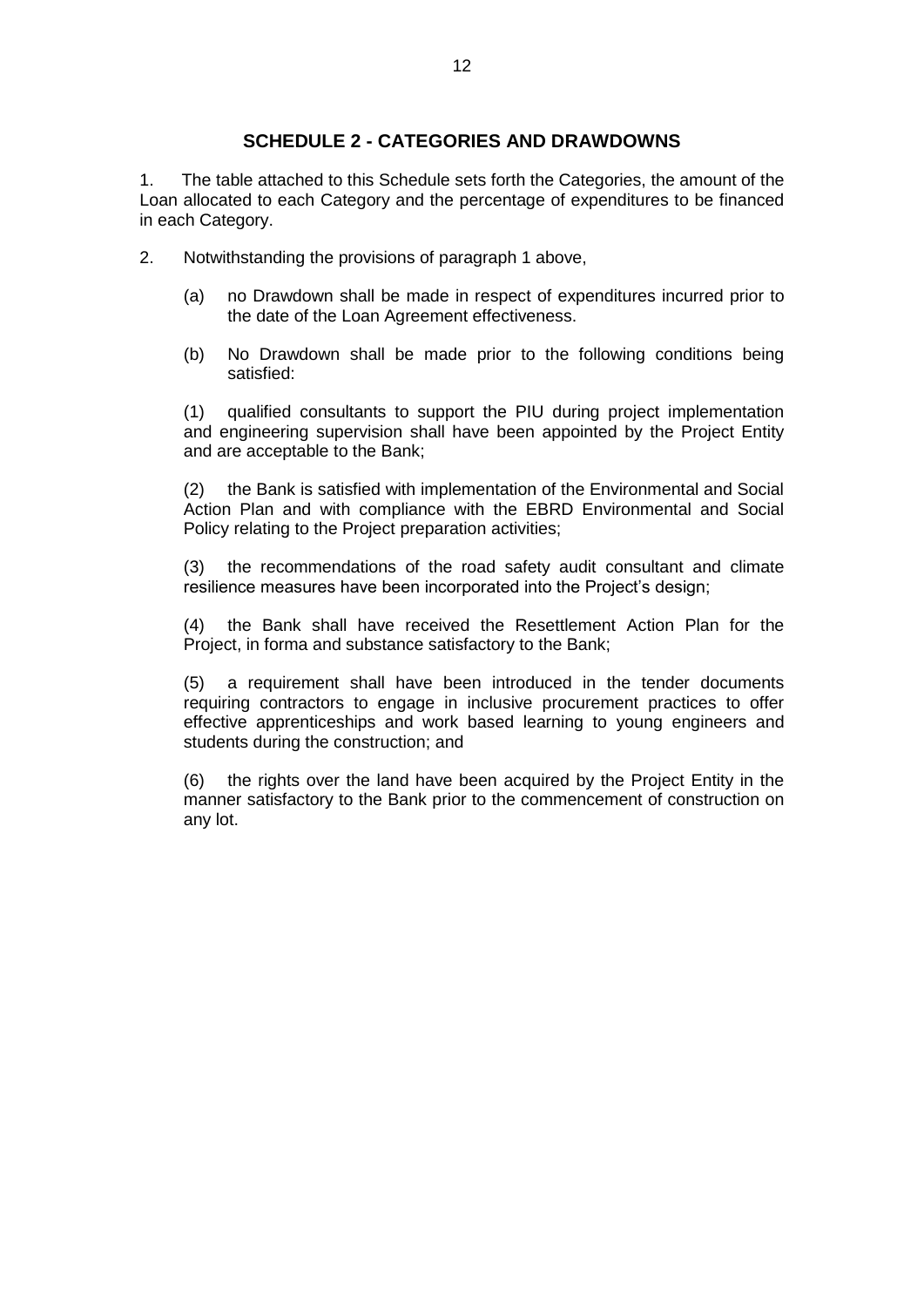# **Attachment to Schedule 2**

| Category                                                                                                                  | <b>Amount of the Loan</b><br>(EUR) | % of Expenditures to be<br>financed |
|---------------------------------------------------------------------------------------------------------------------------|------------------------------------|-------------------------------------|
| (1) Part 1 of the Project:<br>construction works in<br>relation to a section of<br>the highway between Nis<br>and Plocnik | 84,150,000                         | 100%<br>(excluding Taxes)           |
| (2) Front-end Fee                                                                                                         | 850,000                            | 100%                                |
| Total Loan:                                                                                                               | 85,000,000                         |                                     |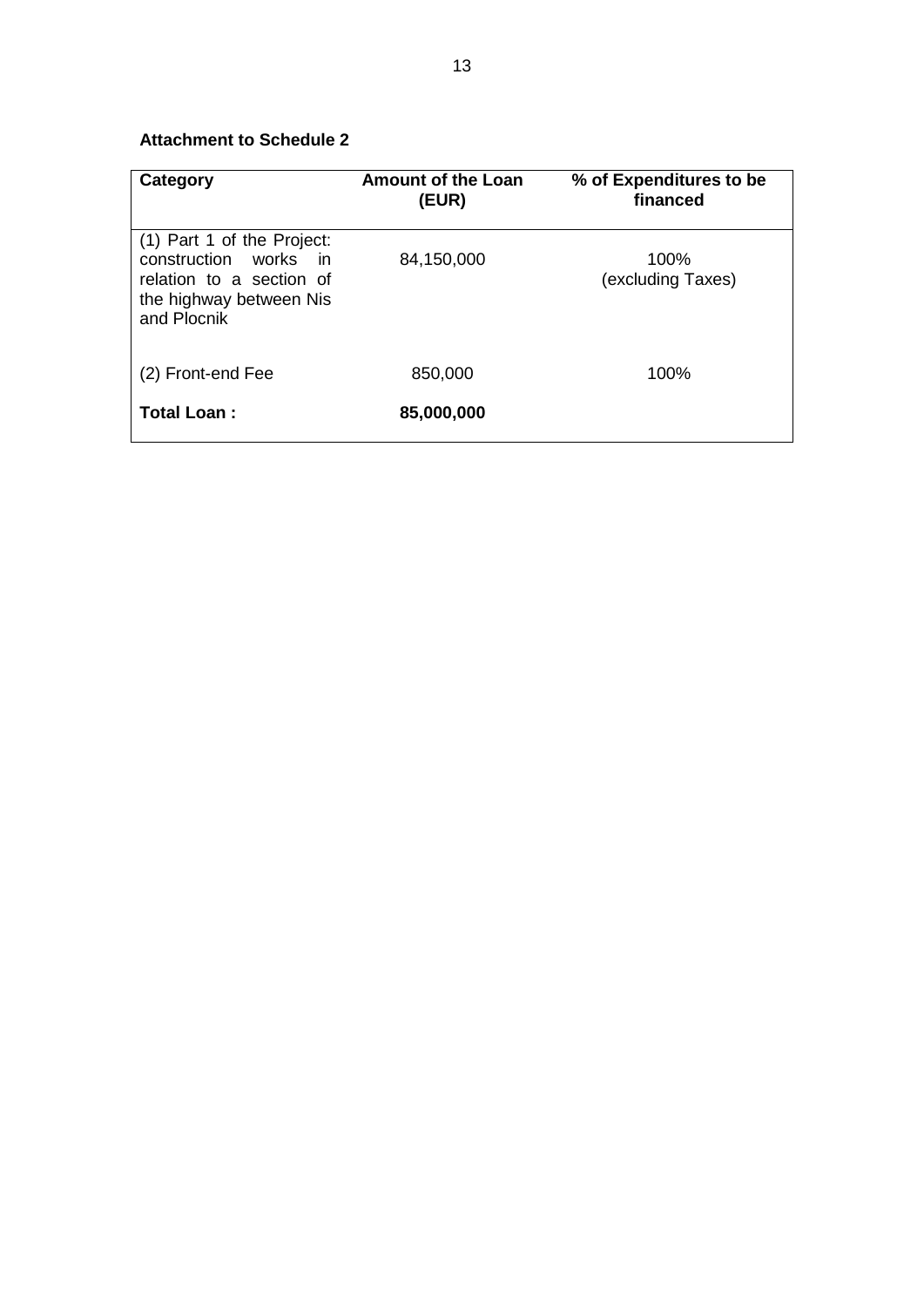(Operativni broj 50086)

# **UGOVOR O ZAJMU**

# **(IZGRADNjA AUTOPUTA E-80 NIŠ-MERDARE, DEONICA NIŠ-PLOČNIK, FAZA 1)**

između

### **REPUBLIKE SRBIJE**

i

**EVROPSKE BANKE ZA OBNOVU I RAZVOJ**

Datum: 25. novembar 2020. godine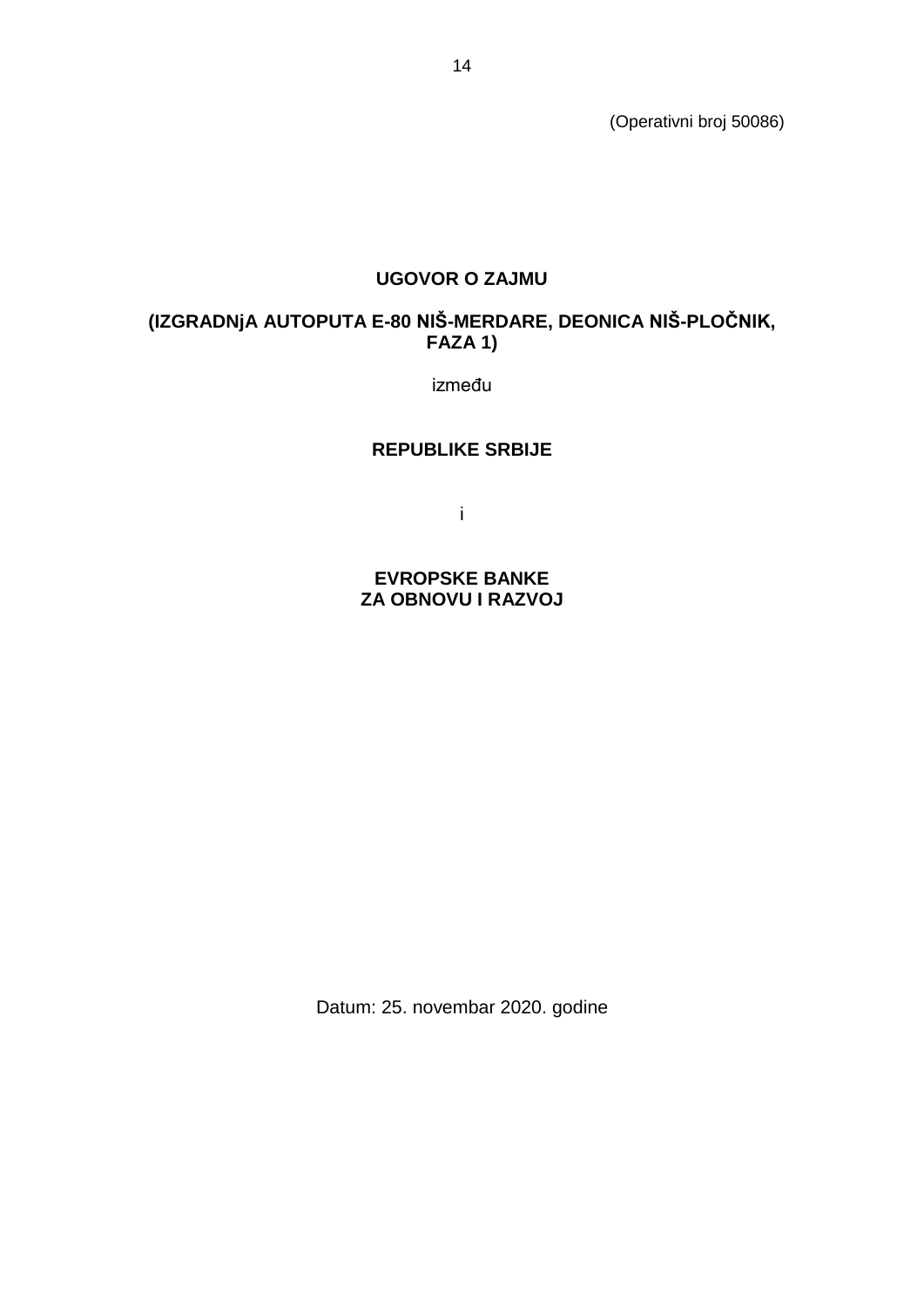# **SADRŽAJ**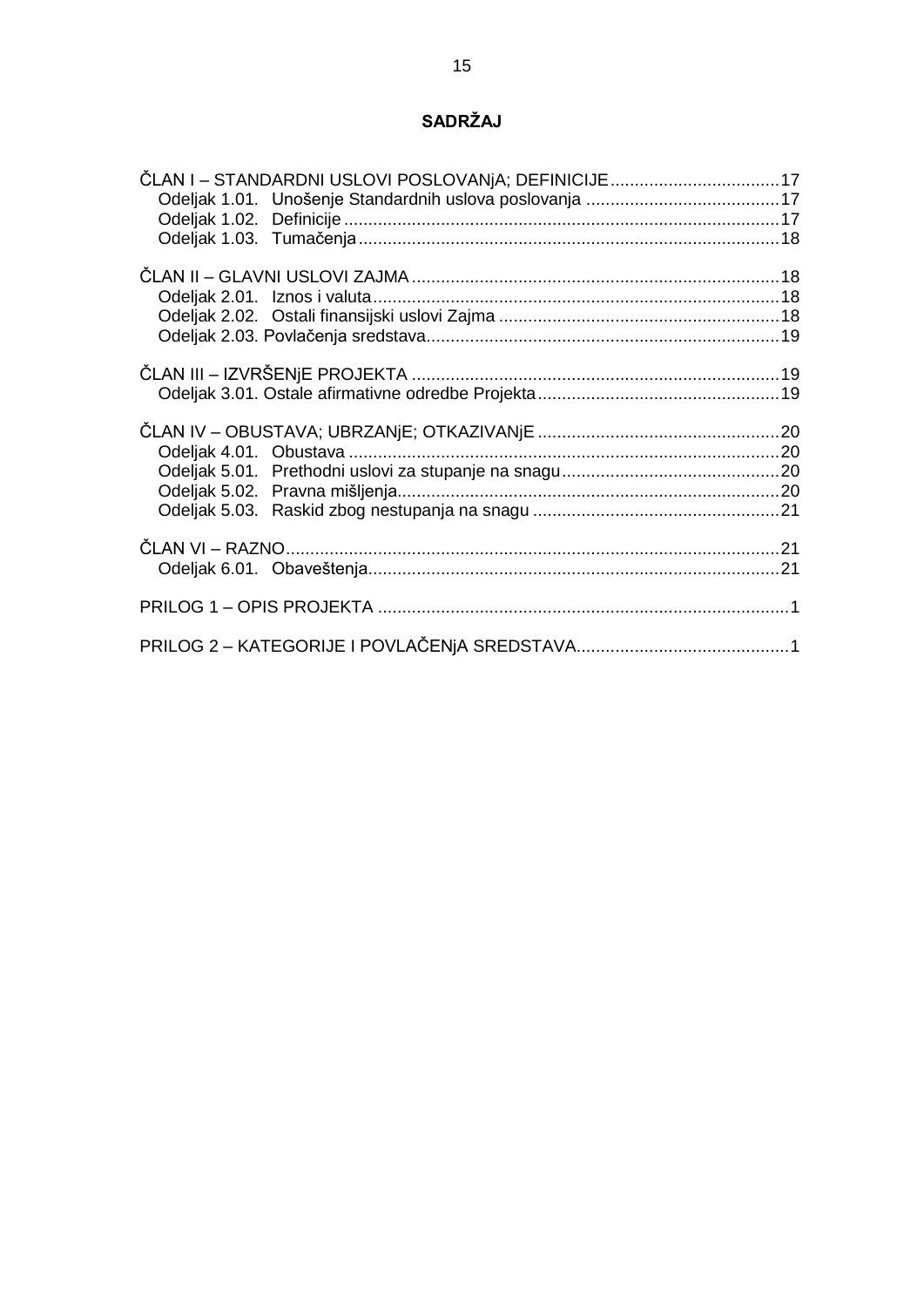### **UGOVOR O ZAJMU**

**UGOVOR** od 25. novembra 2020. godine između **REPUBLIKE SRBIJE** koju predstavlja Siniša Mali, ministar finansija, u ime Vlade kao zastupnika Republike Srbije ("Zajmoprimac") i **EVROPSKE BANKE ZA OBNOVU I RAZVOJ** ("Banka").

### **PREAMBULA**

**S OBZIROM NA TO DA** je Banka osnovana da obezbeđuje finansiranje za specifične projekte koji treba da ubrzaju prelaz ka otvorenim tržišno orijentisanim privredama i da promoviše privatnu i preduzetničku inicijativu u određenim zemljama koje su se obavezale i koje primenjuju principe višepartijske demokratije, pluralizma i tržišnih ekonomija;

**S OBZIROM NA TO DA** Zajmoprimac namerava da izgradi deonicu autoputa u Republici Srbiji, približne dužine 39,4 km, između Niša i Pločnika koja je deo puta E-80 Niš-Merdare, deonica Niš-Pločnik (faza1) ("Projekat");

**S OBZIROM NA TO DA** će Projekat sprovoditi Koridori Srbije d.o.o., preduzeće sa ograničenom odgovornošću registrovano prema zakonima Republike Srbije i u vlasništvu Republike Srbije ("Izvršilac projekta"), uz učešće Ministarstva građevinarstva, saobraćaja i infrastrukture Republike Srbije ("Korisnik");

**S OBZIROM TO DA** je Zajmoprimac zatražio pomoć od Banke za finansiranje Projekta;

**S OBZIROM TO DA** je Banka pripremila tehničku pomoć u vidu bespovratnih sredstava, u ukupnom iznosu od 250.000 EUR (dve stotine pedeset hiljada evra), kako bi pomogla Izvršiocu projekta u razvoju i sprovođenju postupaka nabavki i obezbeđenju mogućnosti obuke mladih u toku faze izgradnje Projekta, kako je opisano u delu 3 Projekta, i da angažuje zajmodavčevog konsultanta za praćenje projekta kao što je opisano u delu 4 Projekta;

**S OBZIROM NA TO DA** se Banka saglasila da na osnovu, između ostalog, prethodno iznetog, odobri zajam Zajmoprimcu u iznosu od 85.000.000 EUR (osamdeset pet miliona evra) ("Zajamˮ) za deo 1 Projekta, saglasno uslovima koje utvrđuju ili na koje upućuju ovaj ugovor i ugovor o projektu zaključen na datum ovog ugovora između Republike Srbije, Izvršioca projekta i Banke ("Ugovor o Projektu") kao što je definisano u Standardnim uslovima poslovanja;

**S OBZIROM NA TO DA** je Zajmoprimac ugovorio zajam od Evropske investicione banke ("EIB") u iznosu od 100 miliona EUR i donaciju od Evropske unije ("EU") kroz Investicioni okvir za Zapadni Balkan ("WBIF") u iznosu od 40,60 miliona EUR (zajednički: "Kofinansijeri") za podršku finansiranju dela 1 i dela 2 Projekta.

**NA OSNOVU TOGA,** ugovorne strane se ovim usaglašavaju na sledeći način: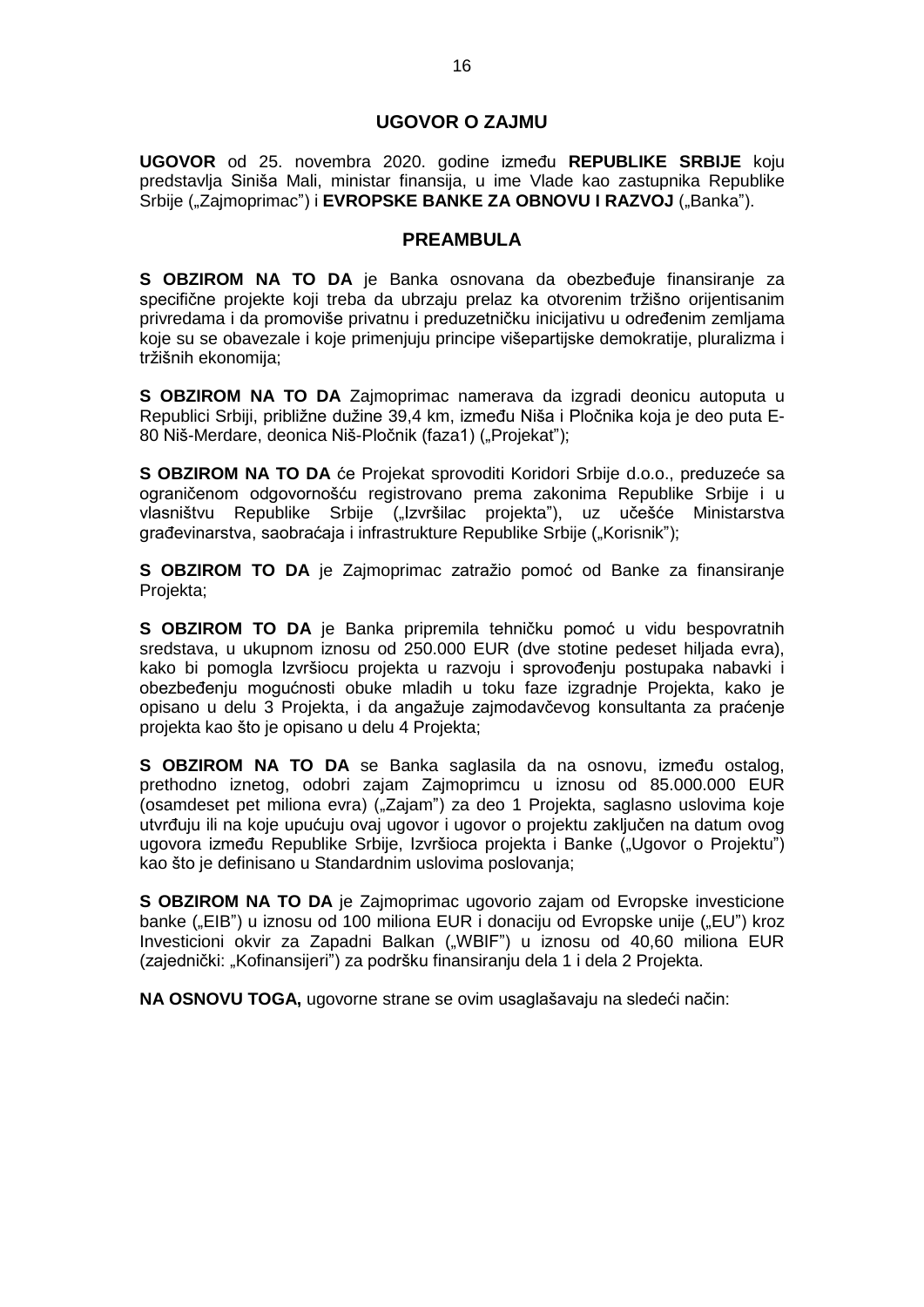# **ČLAN I – STANDARDNI USLOVI POSLOVANJA; DEFINICIJE**

### <span id="page-16-1"></span><span id="page-16-0"></span>**Odeljak 1.01. Unošenje Standardnih uslova poslovanja**

Sve odredbe Standardnih uslova poslovanja Banke od 1. oktobra 2018. godine ovim su unete u ovaj ugovor i primenjuju se na ovaj ugovor sa istim dejstvom kao da su u potpunosti ovde navedene, ali saglasno sledećim izmenama (takve odredbe modifikovane u ovom ugovoru nazivaju se "Standardni uslovi poslovanja"):

(a) Ugovor o Projektu se ovde navodi kao Ugovor o Projektu za svrhe Standardnih uslova poslovanja;

(b) Izvršilac projekta je naveden kao Izvršilac projekta za svrhe Standardnih uslova poslovanja.

### <span id="page-16-2"></span>**Odeljak 1.02. Definicije**

Gde god da se koriste u ovom ugovoru (uključujući Preambulu i Priloge), osim ako nije drugačije utvrđeno ili ako kontekst drugačije ne nalaže, izrazi definisani u Preambuli imaju odgovarajuća značenja koja su im tamo pripisana, izrazi definisani u Standardnim uslovima poslovanja imaju odgovarajuća značenja koja su im tamo pripisana, a sledeći izrazi imaju sledeća značenja:

| "Ovlašćeni predstavnik<br>Zajmoprimca"                   | znači ministar finansija Zajmoprimca ili bilo koje<br>drugo lice propisno ovlašćeno od strane Vlade<br>Zajmoprimca, o čemu Zajmoprimac u pisanoj<br>formi obaveštava Banku s vremena na vreme.                                      |  |
|----------------------------------------------------------|-------------------------------------------------------------------------------------------------------------------------------------------------------------------------------------------------------------------------------------|--|
| "Politika i procedure primene"                           | znači Politika i procedure primene Banke od 4.<br>oktobra 2017. godine.                                                                                                                                                             |  |
| "Akcioni plan za zaštitu<br>životne i društvene sredine" | znači akcioni plan za zaštitu životne i društvene<br>sredine koji je priložen kao Prilog 1 Ugovora o<br>njegovim povremenim<br>svim<br>Projektu, sa<br>izmenama i dopunama uz prethodnu pisanu<br>saglasnost Banke.                 |  |
| "Krajnji datum raspoloživosti"                           | znači krajnji datum raspoloživosti naveden u<br>Odeljku 2.02. (f).                                                                                                                                                                  |  |
| "PIU"                                                    | znači Jedinica za realizaciju projekta (Project<br>Implementation Unit) na koju upućuje Odeljak<br>5.01 (c) ovog ugovora.                                                                                                           |  |
| "Plan nabavki"                                           | znači Plan nabavki pripremljen za Projekat i<br>strane Izvršioca<br>od<br>projekta i<br>odobren<br>Kofinansijera 3. jula 2020. godine, sa svim<br>njegovim povremenim izmenama i dopunama uz<br>prethodnu, pisanu saglasnost Banke. |  |
| "JP Putevi Srbije"                                       | Srbije",<br>Javno<br>preduzeće "Putevi<br>Znači<br>preduzeće osnovano po zakonima Republike<br>Srbije<br>stoprocentnom<br>vlasništvu<br>- i<br>$\mathsf{u}$<br>Zajmopromca.                                                         |  |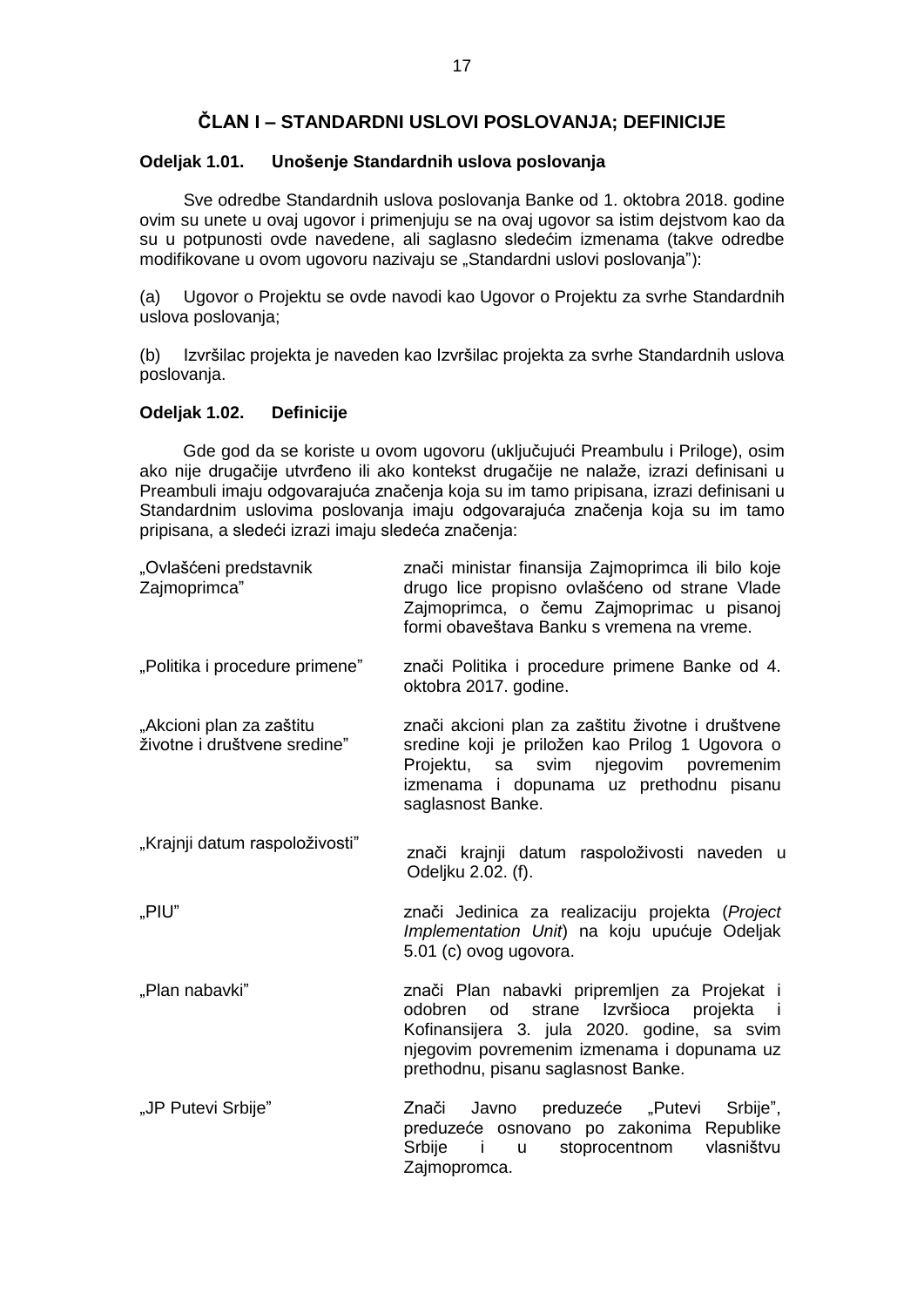- "Ugovor o nivou usluga" znači ugovor između Vlade Republike Srbije i Puteva Srbije, koji uređuje odnos između strana tog ugovora utvrđujući odgovornosti za Puteve Srbije kao pružaoca usluga i nivoe finansiranja od strane Vlade Republike Srbije kao kupca usluga.
- "Dopunski ugovor" znači dopunski ugovor zaključen između Zajmoprimca i Izvršioca projekta prema Odeljku 3.01 (a), i sve njegove povremene izmene i dopune.

## <span id="page-17-0"></span>**Odeljak 1.03. Tumačenja**

U ovom ugovoru, upućivanje na određeni član, Odeljak ili Prilog, osim ukoliko nije drugačije navedeno u okviru ovog ugovora, tumači se kao upućivanje na taj određeni član, Odeljak ili Prilog ovog ugovora.

## **ČLAN II – GLAVNI USLOVI ZAJMA**

### <span id="page-17-2"></span><span id="page-17-1"></span>**Odeljak 2.01. Iznos i valuta**

Banka je saglasna da odobri zajam Zajmoprimcu, pod uslovima koje ovaj ugovor definiše ili na njih upućuje, u iznosu od 85.000.000 EUR (osamdeset pet miliona evra).

### <span id="page-17-3"></span>**Odeljak 2.02. Ostali finansijski uslovi Zajma**

- (a) Minimalni iznos za povlačenje je 250.000 EUR.
- (b) Minimalni iznos prevremenog plaćanja je 1.000.000 EUR.
- (c) Minimalni iznos koji se može otkazati je 1.000.000 EUR.
- (d) Datumi za plaćanje kamate su 25. april i 25. oktobar svake godine.
- (e) (1) Zajmoprimac otplaćuje Zajam u 22 jednake (ili približno jednake, u mogućoj meri) polugodišnje rate, 25. aprila i 25. oktobra svake godine, pri čemu je prvi Datum otplate Zajma 25. oktobar 2024. godine, a poslednji Datum otplate Zajma 25. april 2035. godine.

(2) Bez obzira na napred navedeno, u slučaju da Zajmoprimac ne povuče celokupni iznos Zajma pre Prvog datuma otplate Zajma, navedenog u ovom odeljku 2.02 (e), tada se svako povlačenje izvršeno na datum ili nakon prvog Datuma otplate Zajma raspodeljuje za otplatu u jednakim iznosima na nekoliko Datuma otplate Zajma koji padaju nakon datuma tog povlačenja (pri čemu Banka koriguje iznose koji su na taj način raspodeljeni onako kako je neophodno da bi se u svakom slučaju dobili celi brojevi). Banka s vremena na vreme obaveštava Zajmoprimca o takvim raspodelama.

(f) Krajnji datum raspoloživosti Zajma je 31. decembar 2026. godine ili kasniji datum koji Banka može po svom nahođenju odrediti i saopštiti Zajmoprimcu.

(g) Stopa provizije na nepovučeni deo zajma iznosi 0,5% na godišnjem nivou.

(h) Zajam podleže Varijabilnoj kamatnoj stopi. Bez obzira na prethodno navedeno, Zajmoprimac može, kao alternativu plaćanja kamate po Varijabilnoj kamatnoj stopi na ceo iznos Zajma ili na bilo koji njegov deo koji u tom trenutku bude neotplaćen,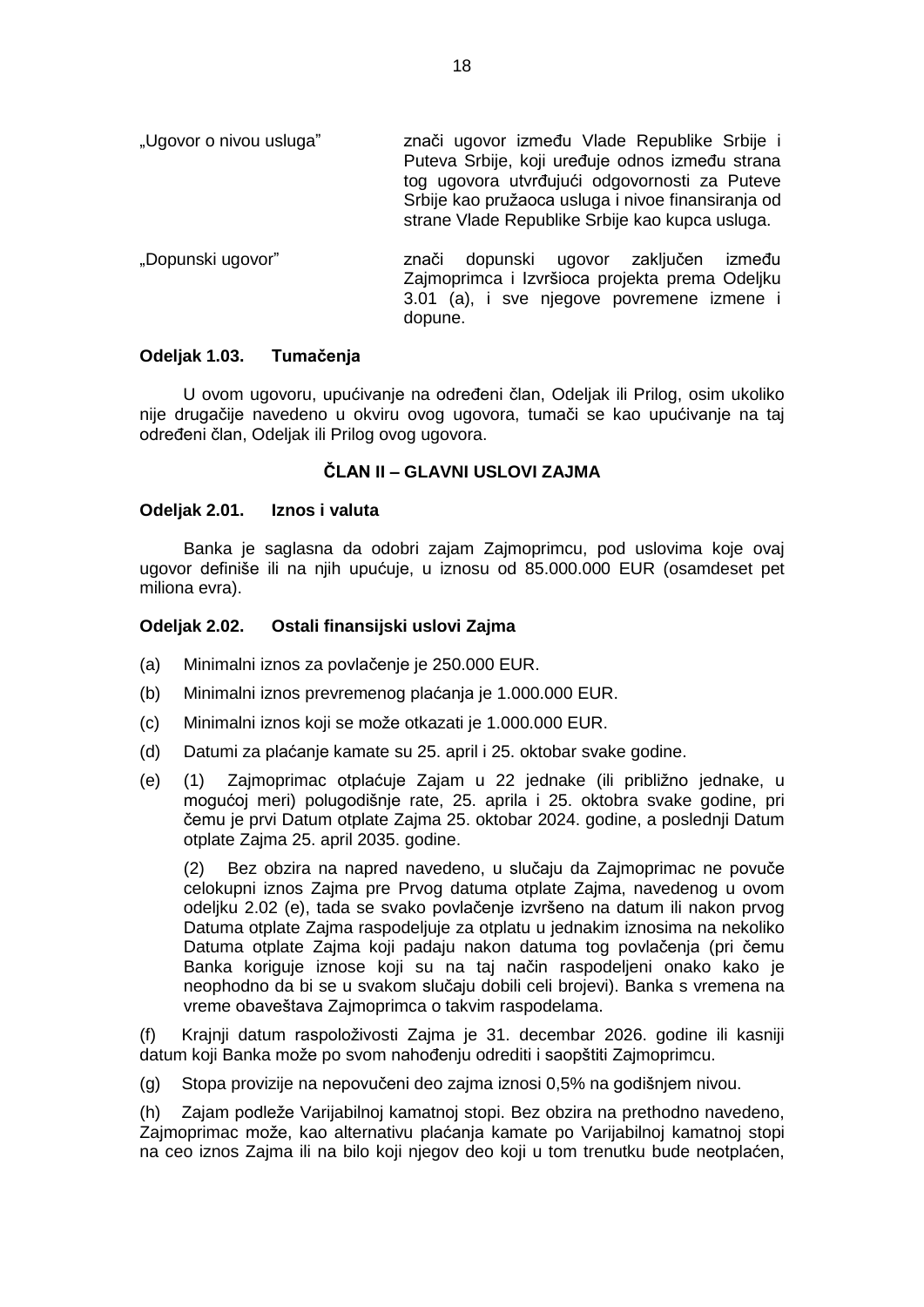odabrati da plati kamatu po Fiksnoj kamatnoj stopi na taj deo Zajma, u skladu sa Odeljkom 3.04(c) Standardnih uslova poslovanja.

#### <span id="page-18-0"></span>**Odeljak 2.03. Povlačenja sredstava**

Raspoloživi iznos Zajma može se povlačiti povremeno u skladu sa odredbama iz Priloga 2 za finansiranje (1) izdataka nastalih (ili, ako se Banka saglasi, izdataka koji će tek nastati) po osnovu prihvatljivih cena robe, radova i usluga potrebnih za Projekat i (2) Upisne provizije.

### **ČLAN III – IZVRŠENjE PROJEKTA**

#### <span id="page-18-2"></span><span id="page-18-1"></span>**Odeljak 3.01. Ostale afirmativne odredbe Projekta**

Pored opštih obaveza utvrđenih u članovima IV i V Standardnih uslova poslovanja, Zajmoprimac, osim ako se Banka drugačije ne saglasi:

(a) stavlja na raspolaganje Izvršiocu projekta sredstva Zajma, po Dopunskom ugovoru, prema uslovima i odredbama prihvatljivim za Banku;

(b) ostvaruje svoja prava po Dopunskom ugovoru na način da zaštiti interese Zajmoprimca i Banke, da se pridržava odredbi ovog ugovora i da ostvari ciljeve za koje je Zajam dat;

(c) neće, osim ako se Banka drugačije složi, dodeliti, izmeniti, ukinuti ili odustati od bilo koje odredbe Dopunskog ugovora;

(d) obezbeđuje, uključujući posredstvom Korisnika, da Izvršilac projekta izvršava svoje obaveze prema Ugovoru o Projektu;

(e) obezbeđuje ili omogućuje da se, uključujući posredstvom Korisnika, obezbede, kada se zahteva, sve državne dozvole, odobrenja ili saglasnosti potrebne za finansiranje i sprovođenje Projekta od strane Izvršioca projekta i za poslovanje Izvršioca projekta;

(f) preduzima ili omogućuje da se preduzmu sve dodatne radnje da se obezbede adekvatna sredstva za završetak Projekta, uključujući državne doprinose, ukoliko bude potrebno;

(g) obezbeđuje, uključujući posredstvom Korisnika, da se Izvršilac projekta neprekidno pridržava Plana nabavki i zahteva Proceduralnog okvira između EBRD i EIB u pogledu uzajamnog oslanjanja za nabavke u zajednički kofinansiranim projektima javnog sektora izvan Evropske unije kao što je dogovoreno u Sporazumu o sprovođenju Projekta između EBRD i EIB od 22. jula 2020. godine;

(h) obezbeđuje da Izvršilac projekta najkasnije do 31. decembra prve godine nakon stupanja na snagu ovog ugovora obezbedi Banci srednjoročni plan poslovanja, u obliku i sadržaju koji će biti zadovoljavajući za Banku, koji će onda biti godišnje ažuriran i odobren od Izvršioca projekta do 31. decembra svake naredne godine;

(i) oslobađa od poreza na dodatu vrednost i carinskih dažbina sva dobra, radove i usluge (uključujući konsultantske usluge) koje nabavlja Izvršilac projekta za Projekat i finansiraju se iz sredstava Zajma, ili bilo kojih sredstava tehničke pomoći koje Banka stavlja na raspolaganje ili obezbeđuje za njihovu nadoknadu; i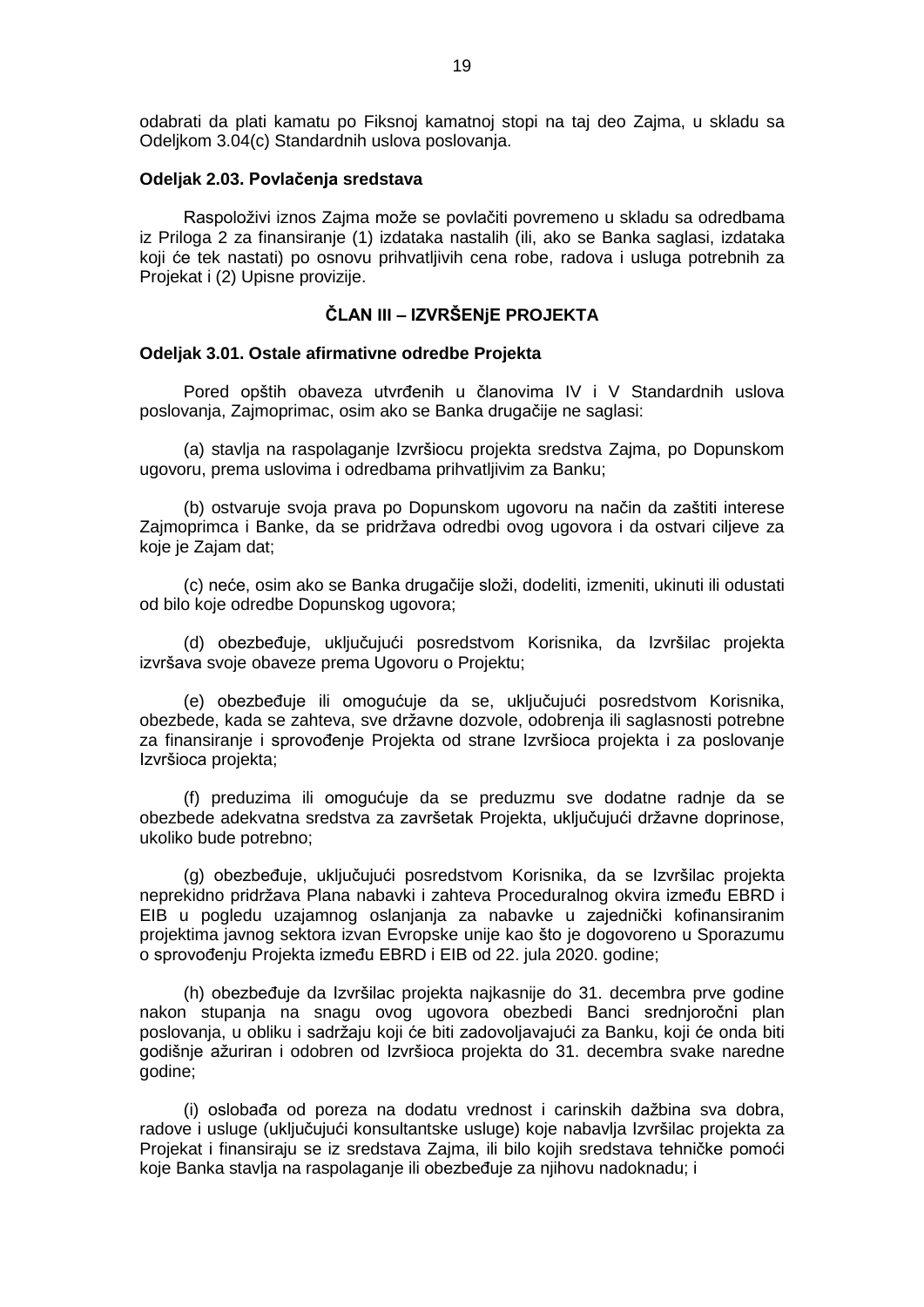<span id="page-19-0"></span>(j) usvaja do 31. marta 2021. godine Ugovor o nivou usluga ("SLA") između Vlade Republike Srbije i JP Putevi Srbije.

### **ČLAN IV – OBUSTAVA; UBRZANjE; OTKAZIVANjE**

### <span id="page-19-1"></span>**Odeljak 4.01. Obustava**

U svrhe Odeljka 7.01(a)(xvii) Standardnih uslova poslovanja definisano je sledeće ukoliko:

(a) zakonodavni i regulatorni okvir koji se primenjuje na sektor građevinarstva na teritoriji Zajmoprimca bude izmenjen, obustavljen, stavljen van snage, opozvan ili se od njega odustane i time se bitno i negativno utiče na Projekat ili sposobnost Zajmoprimca i Izvršioca projekta da ispune svoje obaveze po ovom ugovoru i/ili Ugovoru o Projektu;

(b) Statut bude izmenjen, obustavljen, stavljen van snage, opozvan ili se od njega odustane na način koji bi bitno i negativno uticao na Projekat ili sposobnost Izvršioca projekta da ispuni svoje obaveze po ovom ugovoru i/ili Ugovoru o Projektu;

- (c) kontrola Izvršioca projekta bude preneta nekoj strani koja nije Zajmoprimac; i
- (d) Izvršilac projekta ne ispuni bilo koju od svojih obaveza po Ugovoru o Projektu.

#### **Odeljak 4.02. Ubrzanje dospeća**

Sledeće je naznačeno za svrhe Odeljka 7.06 (f) Standardnih uslova poslovanja: ukoliko nastupi bilo koji od slučajeva navedenih u Odeljku 4.01 i ne otkloni se za trideset (30) dana nakon što Banka o tome obavesti Zajmoprimca.

#### **ČLAN V – STUPANjE NA SNAGU**

#### <span id="page-19-2"></span>**Odeljak 5.01. Prethodni uslovi za stupanje na snagu**

U svrhe Odeljka 9.02(c) Standardnih uslova poslovanja, sledeće određuje dodatne uslove za stupanje na snagu ovog ugovora i Ugovora o Projektu:

(a) Dopunski ugovor je zaključen i predat, u obliku i sadržaju koji je zadovoljavajući za Banku, i svi prethodni uslovi za njegovo stupanje na snagu ili pravo Izvršioca projekta da na osnovu toga radi projektne crteže su ispunjeni, osim stupanja na snagu ovog ugovora;

(b) potvrđivanje ovog ugovora od strane Narodne skupštine Republike Srbije i njegovo objavljivanje u Službenom glasniku Republike Srbije.

(c) Izvršilac projekta je formirao PIU, na način prihvatljiv za Banku, uključujući, bez ograničenja, adekvatne resurse i osoblje odgovarajućih kvalifikacija.

#### <span id="page-19-3"></span>**Odeljak 5.02. Pravna mišljenja**

(a) U svrhe Odeljka 9.03(a) Standardnih uslova poslovanja, mišljenje u ime Zajmoprimca daje Ministarstvo pravde, a u vezi sa Dopunskim ugovorom mišljenje pribavlja Ministarstvo finansija Zajmoprimca od Državnog pravobranilaštva navodeći sledeća dodatna pitanja koja se uključuju u mišljenje koje se dostavlja Banci: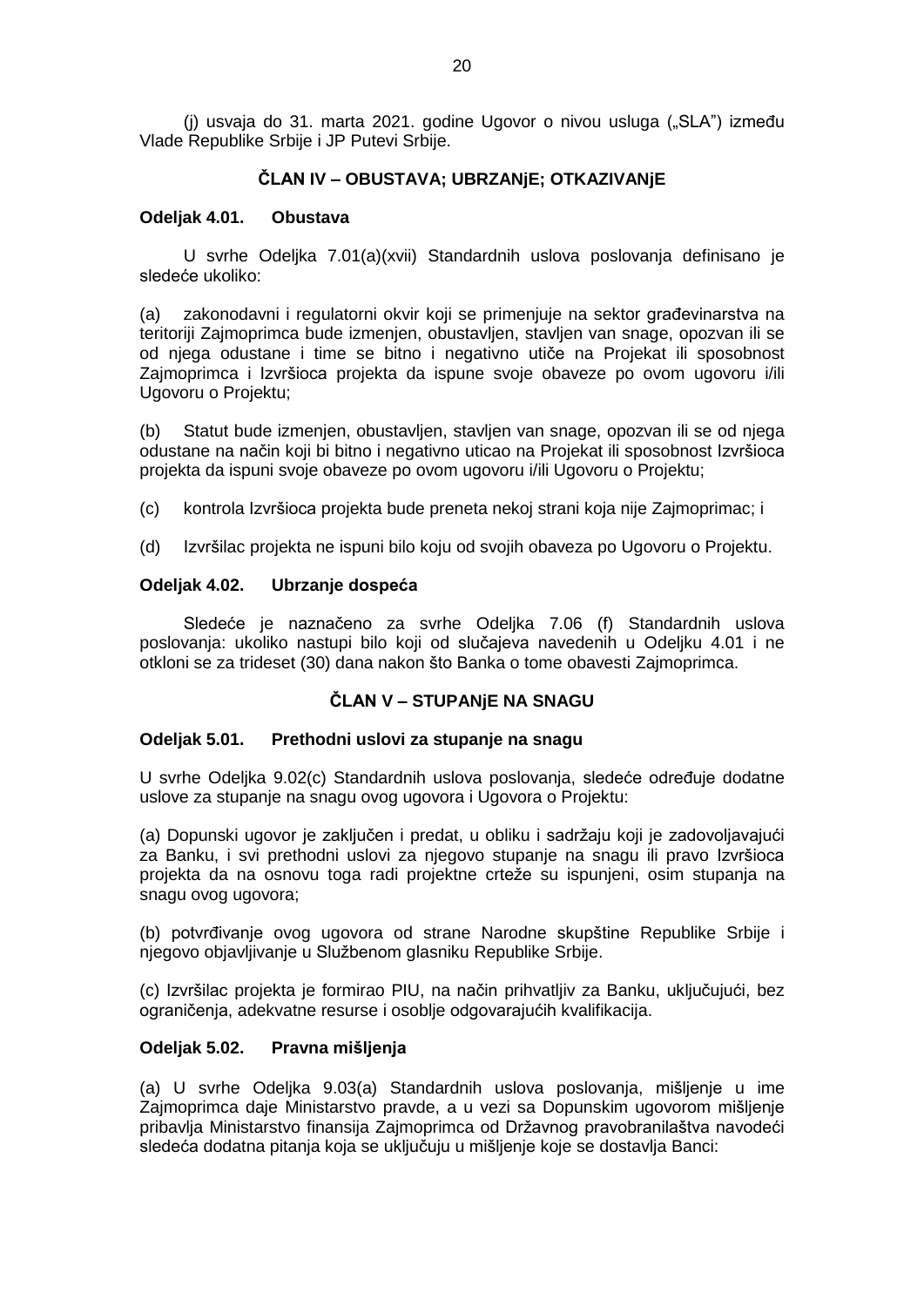(1) Dopunski ugovor je propisno odobren ili potvrđen od strane, i predat u ime, Zajmoprimca i predstavlja punovažne i pravno obavezujuće obaveze Zajmoprimca, izvršive u skladu sa njegovim uslovima.

(b) U svrhe Odeljka 9.03(c) Standardnih uslova poslovanja, mišljenje u ime Izvršioca projekta daje rukovodilac pravnog sektora Izvršioca projekta i potvrđuje da je Ugovor o Projektu propisno odobren od strane Izvršioca projekta i predstavlja punovažne i pravno obavezujuće obaveze Izvršioca projekta, izvršive u skladu sa njegovim uslovima, navodeći sledeće kao dodatna pitanja koja se uključuju u mišljenje koje se dostavlja Banci:

(1) Dopunski ugovor je propisno odobren ili potvrđen od strane, i predat u ime, Izvršioca projekta i predstavlja punovažne i pravno obavezujuće obaveze Izvršioca projekta, izvršive u skladu sa njegovim uslovima.

### <span id="page-20-0"></span>**Odeljak 5.03. Raskid zbog nestupanja na snagu**

<span id="page-20-1"></span>Datum koji pada 180 dana nakon datuma ovog ugovora određen je u svrhe Odeljka 9.04 Standardnih uslova poslovanja.

## **ČLAN VI – RAZNO**

### <span id="page-20-2"></span>**Odeljak 6.01. Obaveštenja**

Sledeće adrese se navode u svrhe Odeljka 10.01 Standardnih uslova poslovanja:

Za Zajmoprimca:

Ministarstvo finansija Republike Srbije Kneza Miloša 20 11000 Beograd Srbija

Za: ministra finansija

Faks: + 381 11 361 8961

E-mail adresa: kabinet@mfin.gov.rs

Za Banku:

Evropska banka za obnovu i razvoj One Exchange Square London EC2A 2JN Ujedinjeno Kraljevstvo

Za: Sektor za administrativne poslove

Faks: + 44-20-7338-6100

E-mail adresa: OAD@ebrd.com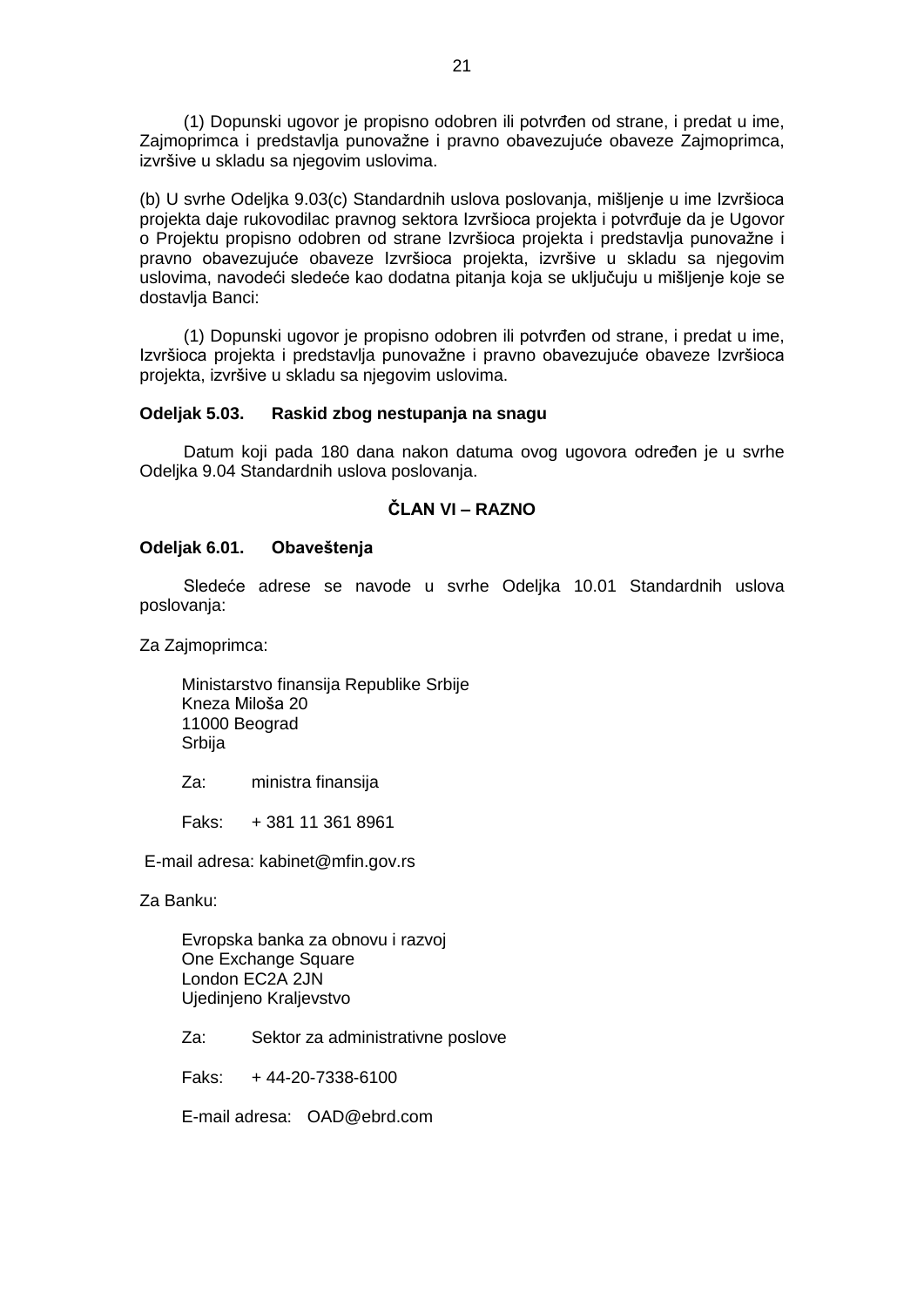**U POTVRDU NAPRED IZNETOG**, ugovorne strane preko svojih propisno ovlašćenih predstavnika, potpisuju ovaj ugovor u šest primerka na engleskom jeziku i predaju ga u Beogradu, Republika Srbija, na dan i u godini kako su napred navedeni.

# **REPUBLIKA SRBIJA**

Potpisuje: \_\_\_\_\_\_\_\_\_\_\_\_\_\_\_\_\_\_\_\_\_\_\_\_\_

Ime: Siniša Mali, s.r. Zvanje: ministar finansija

## **EVROPSKA BANKA ZA OBNOVU I RAZVOJ**

Potpisuje: \_\_\_\_\_\_\_\_\_\_\_\_\_\_\_\_\_\_\_\_\_\_\_\_\_

Ime: Zsuzsana Hargitai, s.r. Zvanje: direktor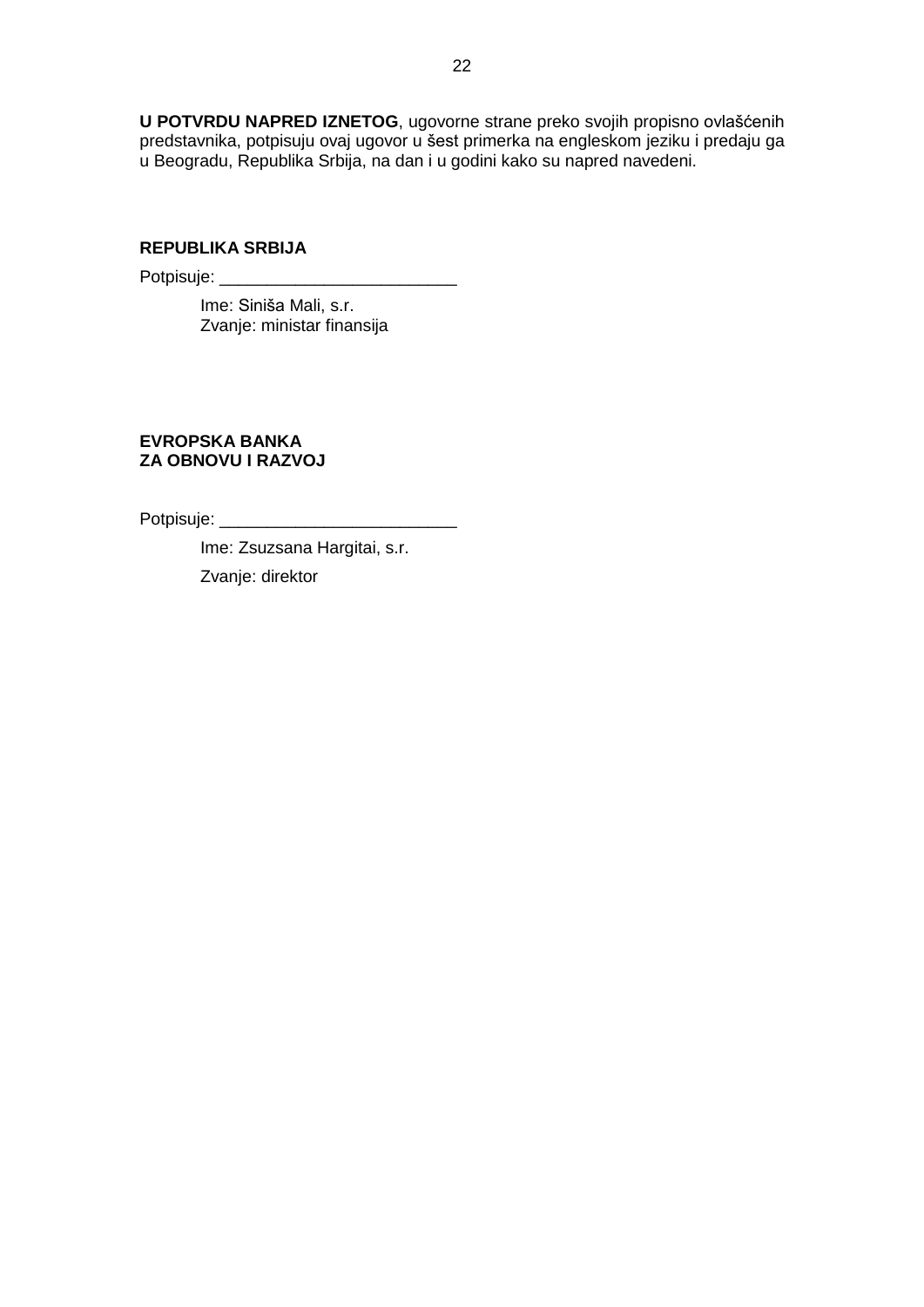# **PRILOG 1 – OPIS PROJEKTA**

<span id="page-22-0"></span>1. Svrha Projekta je pomoć Zajmoprimcu u izgradnji deonice autoputa, približne dužine 39,4 km, prema standardima polu-profila autoputa, između Niša i Pločnika u Republici Srbiji, koja je deo E-80 Niš–Merdare puta.

2. Projekat se sastoji iz sledećih delova, koji podležu izmenama o kojima se Banka i Zajmoprimac povremeno mogu dogovoriti:

Deo 1: građevinski radovi vezano za izgradnju deonice autoputa, približne dužine 39,4 km, prema standardima polu-profila autoputa, između Niša i Pločnika u Republici Srbiji;

Deo 2: konsultantske usluge za implementacionu podršku i nadzor nad radovima Dela 1 Projekta;

Deo 3: konsultantske usluge za pomoć Izvršiocu projekta u razvoju i sprovođenju postupaka nabavki i obezbeđenju mogućnosti za obuku mladih tokom Dela 1 Projekta;

Deo 4: angažovanje zajmoprimčevog konsultanta za nadgledanje da pomaže Banci u kontroli sprovođenja Projekta, uključujući i sprovođenje Akcionog plana za zaštitu životne i društvene sredine.

3. Očekuje se da Projekat bude završen do 31. decembra 2026. godine.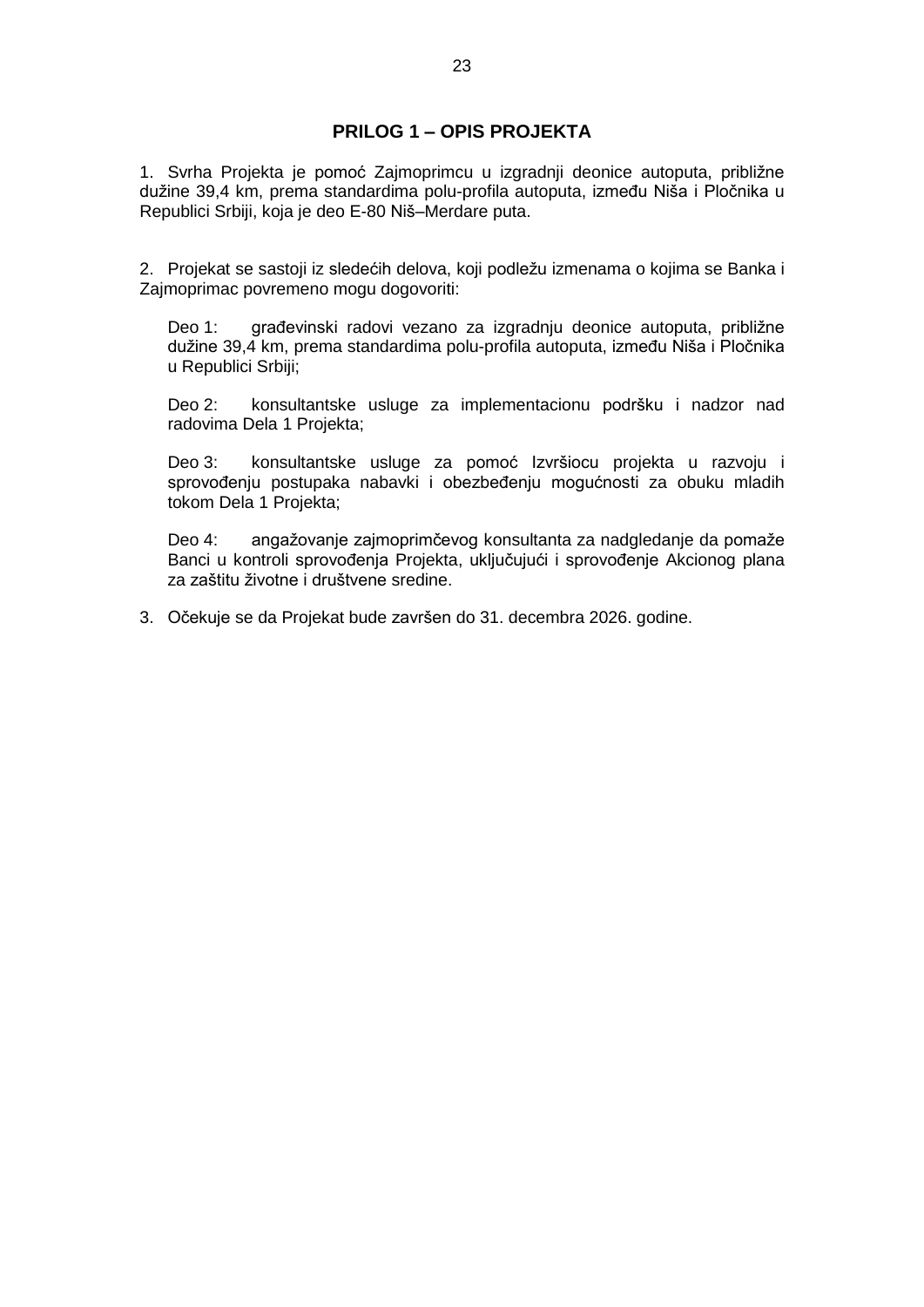# **PRILOG 2 – KATEGORIJE I POVLAČENjA SREDSTAVA**

1. Tabela priložena uz ovaj prilog definiše Kategorije, iznos Zajma dodeljen svakoj Kategoriji i procenat izdataka koji će se finansirati u svakoj Kategoriji.

- 2. Bez obzira na odredbe prethodnog stava 1,
- (a) nikakvo Povlačenje sredstava neće se vršiti u pogledu izdataka nastalih pre datuma stupanja na snagu Ugovora o zajmu;
- (b) nikakvo Povlačenje sredstava neće se vršiti sve dok se ne ispune sledeći uslovi:

(1) da kvalifikovani konsultanti za podršku PIU tokom implementacije Projekta i inženjerski nadzor, budu imenovani od strane Izvršioca projekta i da su prihvatljivi za Banku;

(2) Banka je zadovoljna sprovođenjem Akcionog plana za zaštitu životne i socijalne sredine i usklađenošću sa EBRD ekološkom i socijalnom politikom u vezi sa aktivnostima pripreme Projekta;

(3) preporuke konsultanta za reviziju sigurnosti saobraćaja i mere klimatske otpornosti ugrađene su u plan Projekta;

(4) Banka je primila Akcioni plan raseljavanja za Projekat, u formi i sadržini prihvatljivim za Banku;

(5) u tendersku dokumentaciju je uveden zahtev koji od izvođača traži da se uključi u inkluzivne prakse nabavke kako bi tokom izgradnje mladim inženjerima i studentima ponudili efikasnu obuku i učenje zasnovano na radu; i

(6) Izvršilac projekta je pribavio prava nad zemljištem koje je potrebno za realizaciju Projekta, na način prihvatljiv za Banku, pre početka gradnje na svakom gradilištu.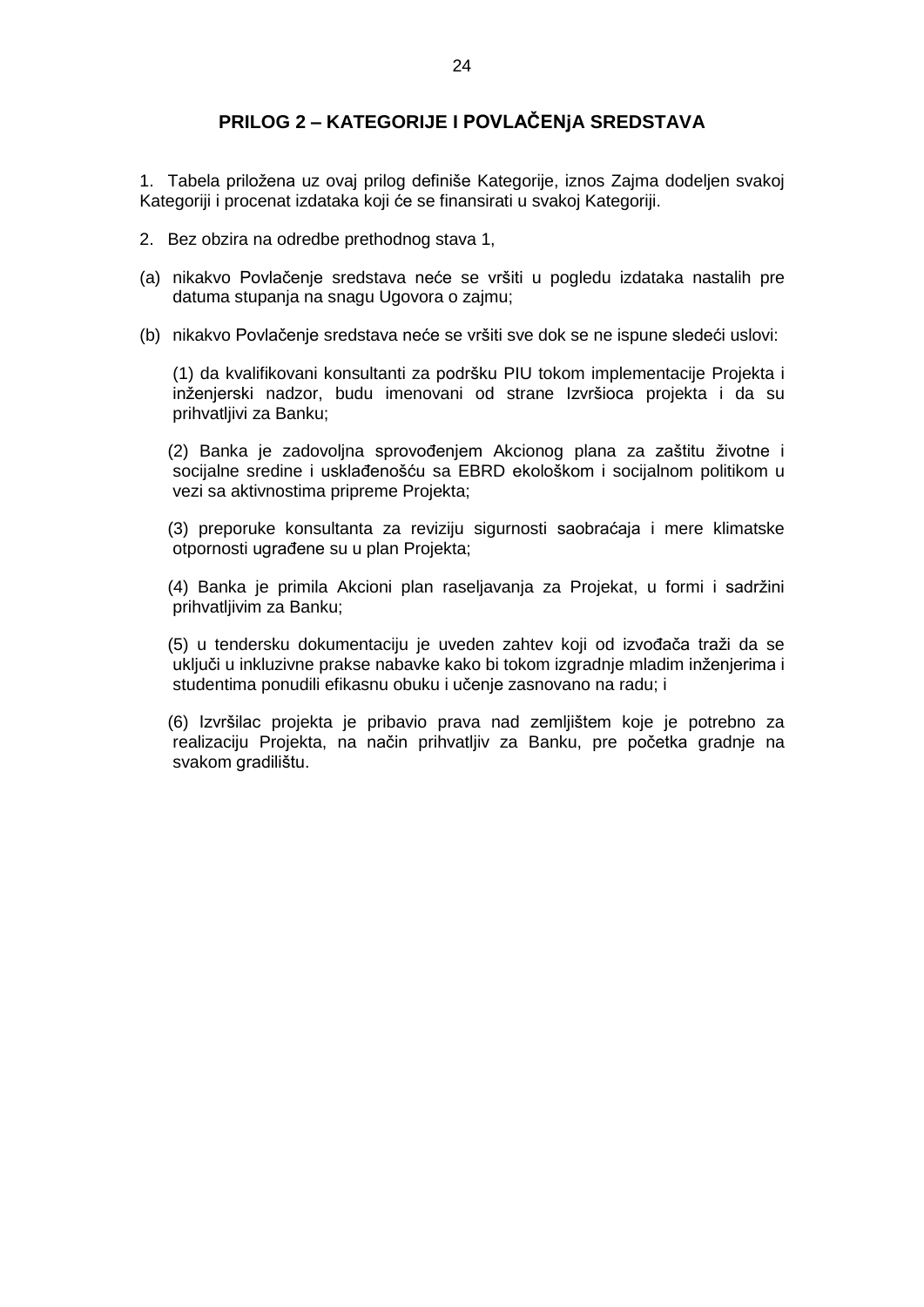# **Dodatak uz Prilog 2**

| Kategorija                                                                                 | Iznos Zajma<br>u EUR | %<br>izdataka koji se<br>finansiraju |
|--------------------------------------------------------------------------------------------|----------------------|--------------------------------------|
| (1) Deo 1 Projekta:<br>građevinski radovi za<br>deonicu autoputa između<br>Niša i Pločnika | 84.150.000           | 100% (bez Poreza)                    |
| (2) Upisna provizija                                                                       | 850.000              | 100%                                 |
| Ukupan Zajam:                                                                              | 85,000,000           |                                      |